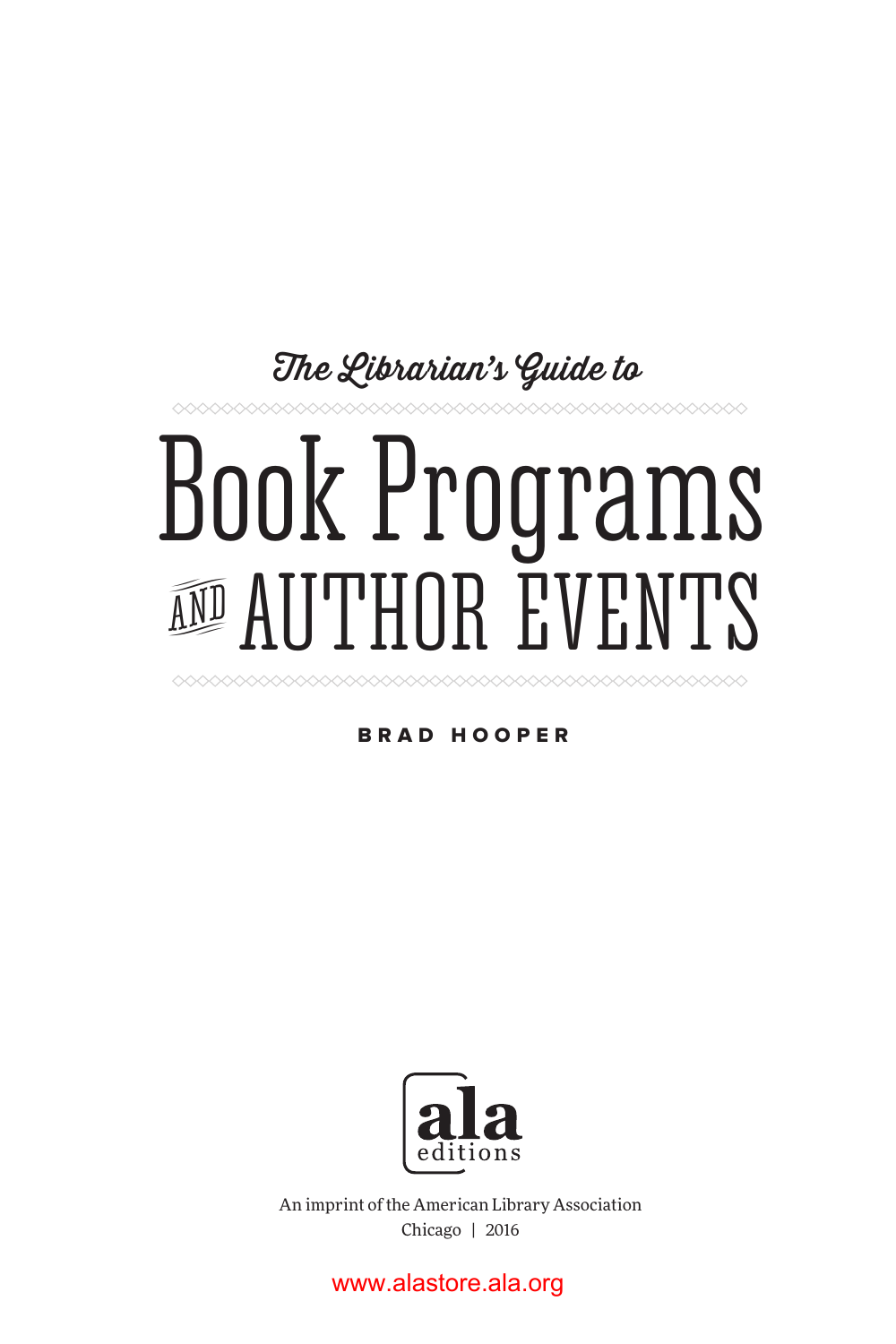**Brad Hooper** is the former Adult Books Editor at *Booklist.* He is the author of two previous ALA Editions books, *The Short Story Readers' Advisory* (2000) and *Writing Reviews for Readers' Advisory* (2010). He was the 2015 recipient of the Louis Shores Award for outstanding reviewing. He served as Chair of the selection committee of the Carnegie Medals.

© 2016 by the American Library Association

Extensive effort has gone into ensuring the reliability of the information in this book; however, the publisher makes no warranty, express or implied, with respect to the material contained herein.

ISBNs 978-0-8389-1384-0 (paper) 978-0-8389-1398-7 (PDF) 978-0-8389-1399-4 (ePub) 978-0-8389-1449-6 (Kindle)

#### Library of Congress Cataloging-in-Publication Data

Names: Hooper, Brad, author.

Title: The librarian's guide to book programs and author events / Brad Hooper.

Description: Chicago : ALA Editions, an imprint of the American Library Association, 2016. | Includes bibliographical references and index.

Identifiers: LCCN 2016000487| ISBN 9780838913840 (print : alk. paper) | ISBN 9780838913987 (pdf ) | ISBN 9780838913994 (epub) | ISBN 9780838914496 (kindle)

Subjects: LCSH: Libraries--Cultural programs—Handbooks, manuals, etc. | Reading promotion—Handbooks, manuals, etc. | Libraries and community—Handbooks, manuals, etc. | Libraries--Public relations—Handbooks, manuals, etc. | Book clubs (Discussion groups)—Handbooks, manuals, etc. | Public speaking. | Authors—Interviews. | Literary prizes.

Classification: LCC Z716.4 .H66 2016 | DDC 021.2--dc23 LC record available at https://lccn .loc.gov/2016000487

Book design by Kimberly Thornton in the More Pro and Proxima Nova typefaces. Cover illustration © Rooster Stock/Shutterstock, Inc.

This paper meets the requirements of ANSI/NISO Z39.48–1992 (Permanence of Paper).

Printed in the United States of America

20 19 18 17 16 5 4 3 2 1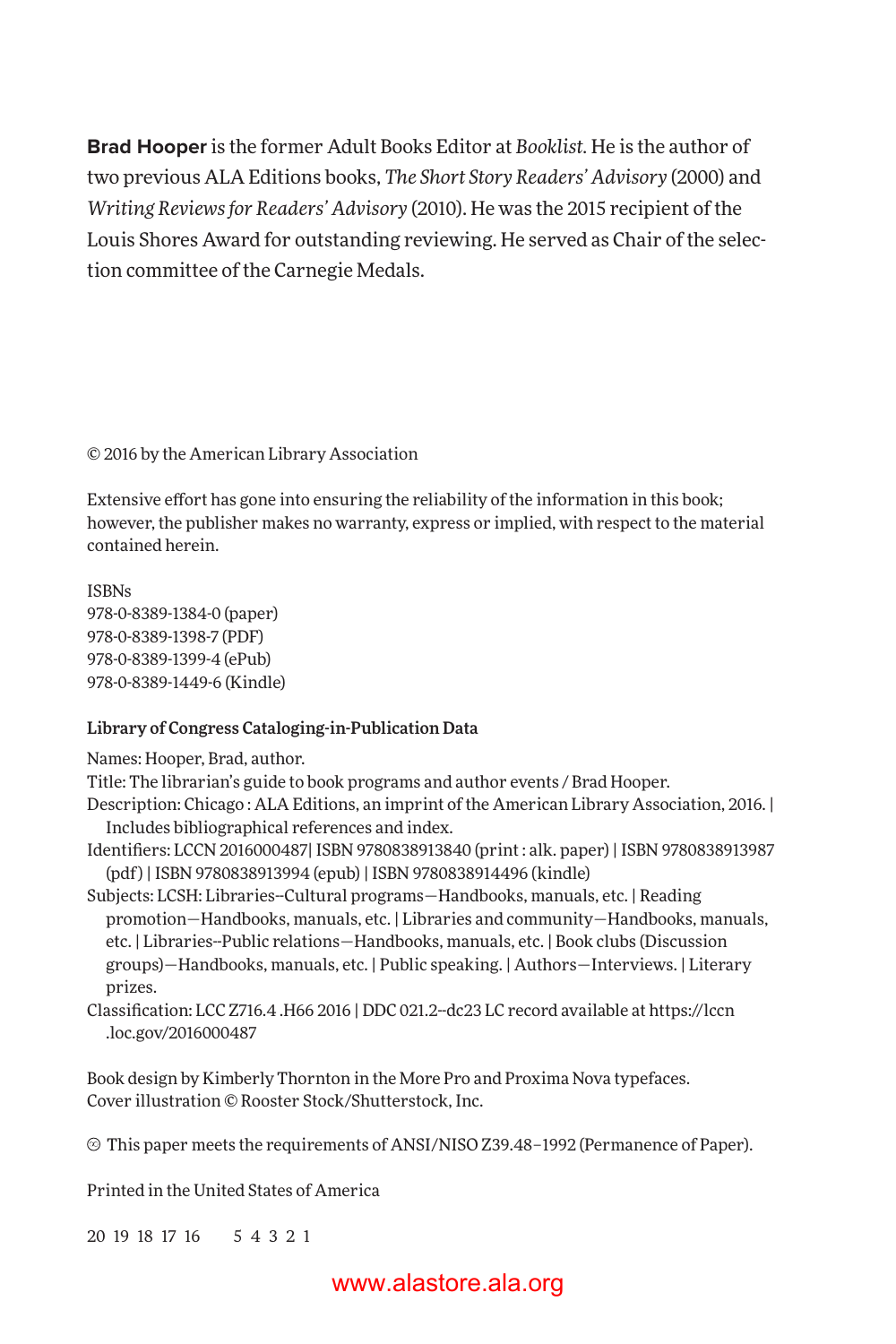# CONTENTS

*Introduction vii*



Let's Talk about Basic Public Speaking *1*

# 2

Book Clubs, Part I: The Basics *17*

## 3

Book Clubs, Part II: Book Discussion Best Practices *43*

## 4

When Authors Speak *67*

### 5

Author Interviews *91*

## 6

Panel Discussions *101*

# 7

Writer-in-Residence Programs and Awards *115*

8

One City One Book Programs *121*

*Index 127*

www.alastor<sup>e</sup>.ala.org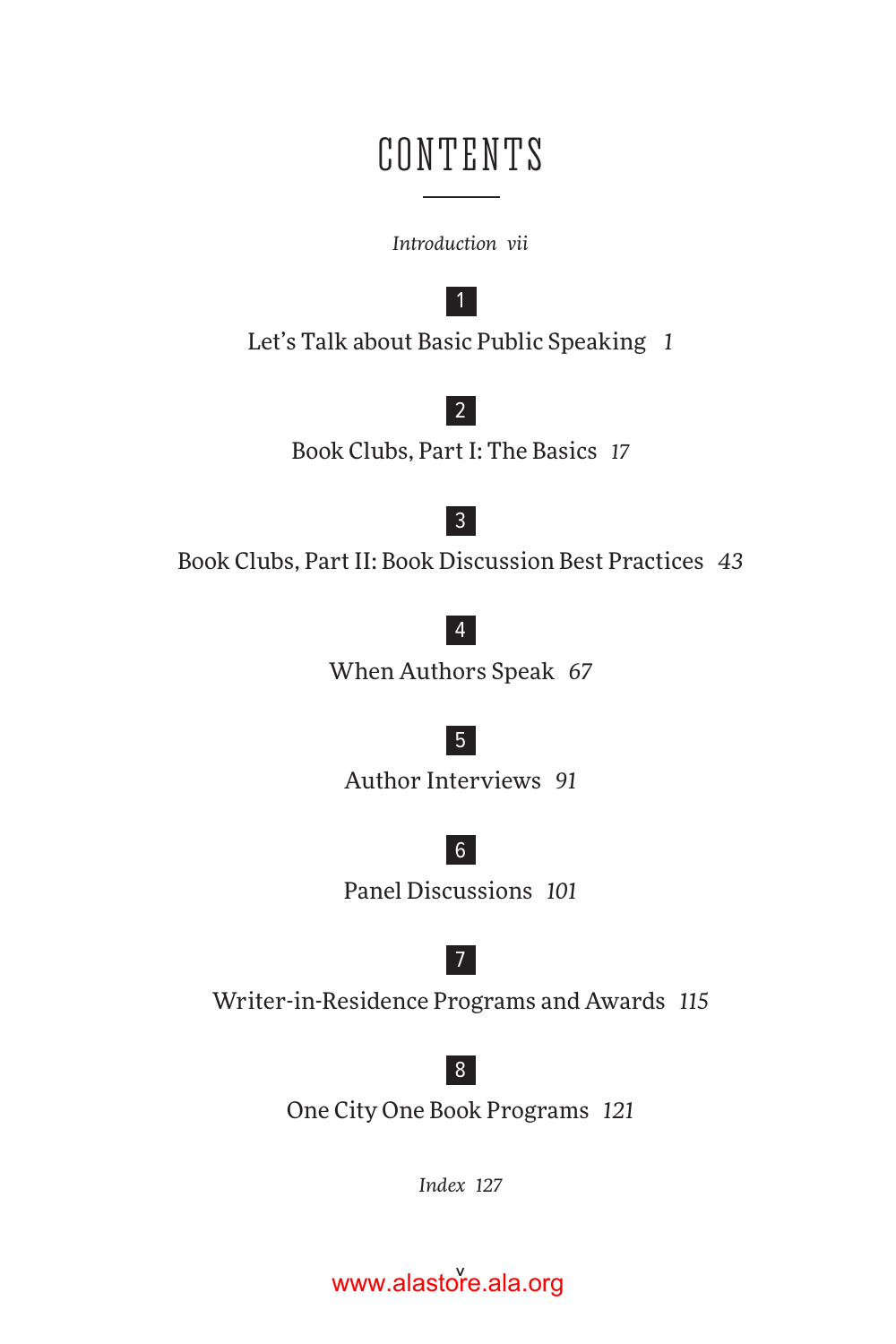# INTRODUCTION

**Behind the curtain, I await the launch of the author program. I am** within a couple minutes of being announced as the program moderator by the evening's master of ceremonies. There are five of us—four authors and I—standi within a couple minutes of being announced as the program moderator by the evening's master of ceremonies. There are five of us four authors and I—standing in a line, in the order by which we will be announced and brought out onto the stage. We wait in silence as we hear the master of ceremonies extend his welcome to the audience and express his appreciation for their attending this event, and he promises it will be an educational, even exciting, hour and a half of listening to four noted authors discussing their writing lives.

All the authors are recognizably pros at this; I notice that not one is showing signs of nervousness. These four authors, their handlers, and ALA conference officials, along with me, had assembled in the "greenroom" only a half hour before, but that proved sufficient time for enough acquaintance to be established among us to achieve a degree of comfort for all of us; in other words, we were already a team. I had indicated to the ALA conference officials the order in which I would like the authors to speak, and that, of course, indicated the order in which we now stood backstage. The order of speaking determined the seating arrangement on stage, and that of course was important for allowing the sound technicians to follow the plan from backstage: meaning, they knew when to turn on and turn off mikes for each of the speakers.

# www.alasto<sup>rij</sup>e.ala.org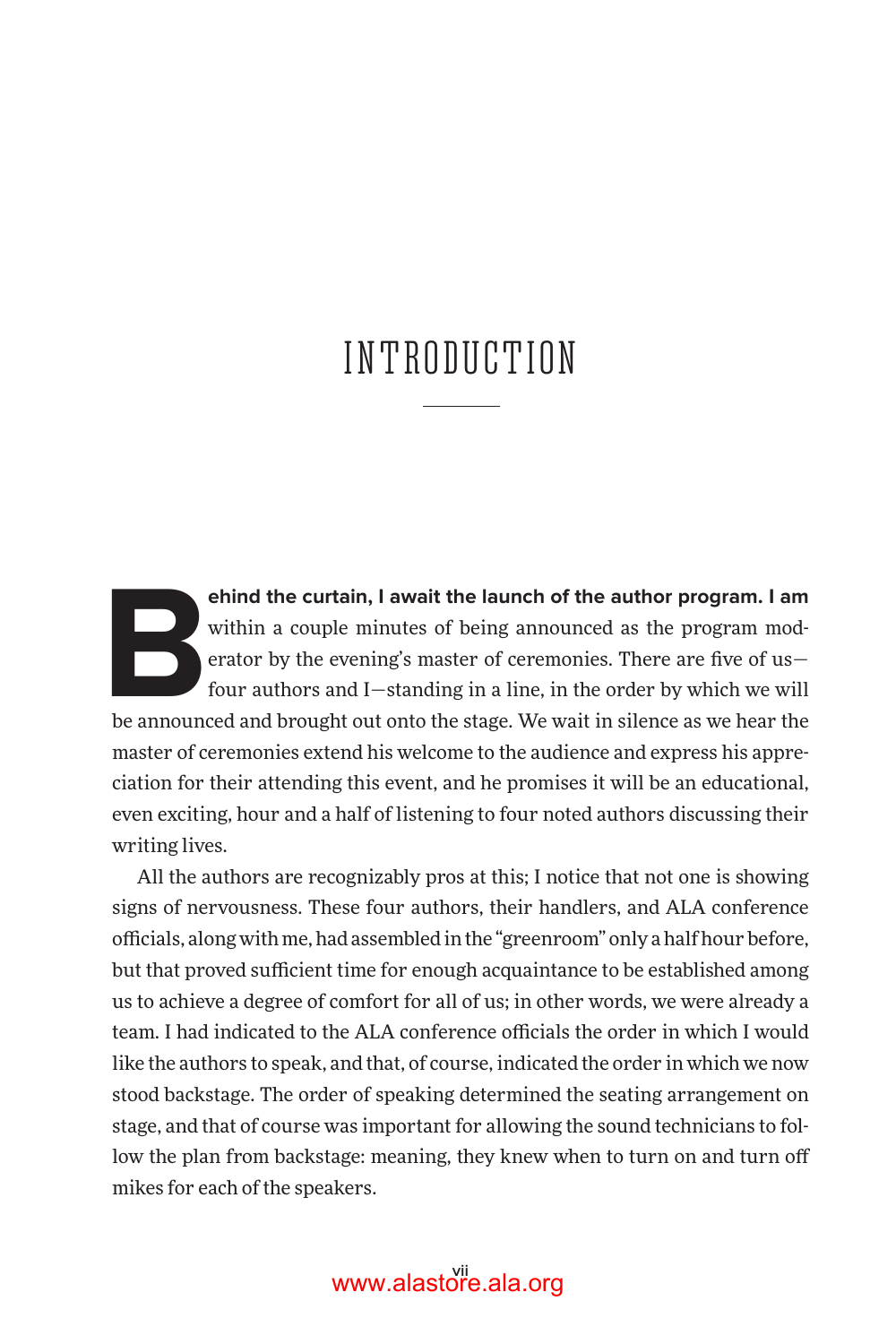Author number one is introduced, who then, as rehearsed, slips out from the curtains that are held apart by a stagehand at the back of the stage, and amid applause she takes her seat. Five big comfortable chairs have been arranged in a shallow U-shaped formation on the stage. Author number two, number three, and number four. And then I hear myself introduced.

I step out onto the stage and blink in the bright lights; it's like a TV studio. My sight quickly recovers and I find my chair, in the center of the "U," and sit down. I look out over an audience of 700 people. I momentarily freeze. "My goodness," I say to myself, "what have I agreed to do?" My well-rehearsed script, my knowledgeable preparation, abandons me for a second or two. High anxiety! Wouldn't I prefer doing anything else but this? Didn't the old adage that most people would choose a root canal over public speaking apply to me at this point?

There are few moments of dead reckoning as those you experience when walking onto a stage to come face-to-face with rows and rows of people staring intently at you, anticipating *your* performance. Public speaking, singing, acting, playing a musical instrument: all the same when it comes to the instant assault on your nerves from having to begin *your* performance immediately, because the launch of the program depends entirely on you, and is completely in your hands; nothing else can begin until you do. There can be no hiding now, no stepping back and letting events begin on their own. You tell yourself that most people in the audience are on your side, expecting your program to be wonderful, but then there is always that little voice in your head, telling you that there are always holdouts in an audience, and they don't expect much from you.

Once I've opened my lips and the few dry words that have gathered there are expelled from my desiccated mouth, I find that the next words emerge smoothly flowing, indicating to the audience that those few initial dry words have been "spit out" and now will be followed by smoothly gliding, safe and secure words that indicate I am in control of the program.

At this point, I am on my way to successfully maintaining the audience's attention for the next hour and a half. My comfort voice, which resides in the back of my mind, congratulates me on a successful lift-off, and being perpetually in my corner, it reminds me that I am aiming my program at various levels of interest in the audience, some eager and highly expectant of great results as well as those who will remain skeptical until nearly the end. My comfort voice says, "You'll want to score a direct hit at those skeptics, who assume they have nothing to learn here today." I am determined to prove those people wrong.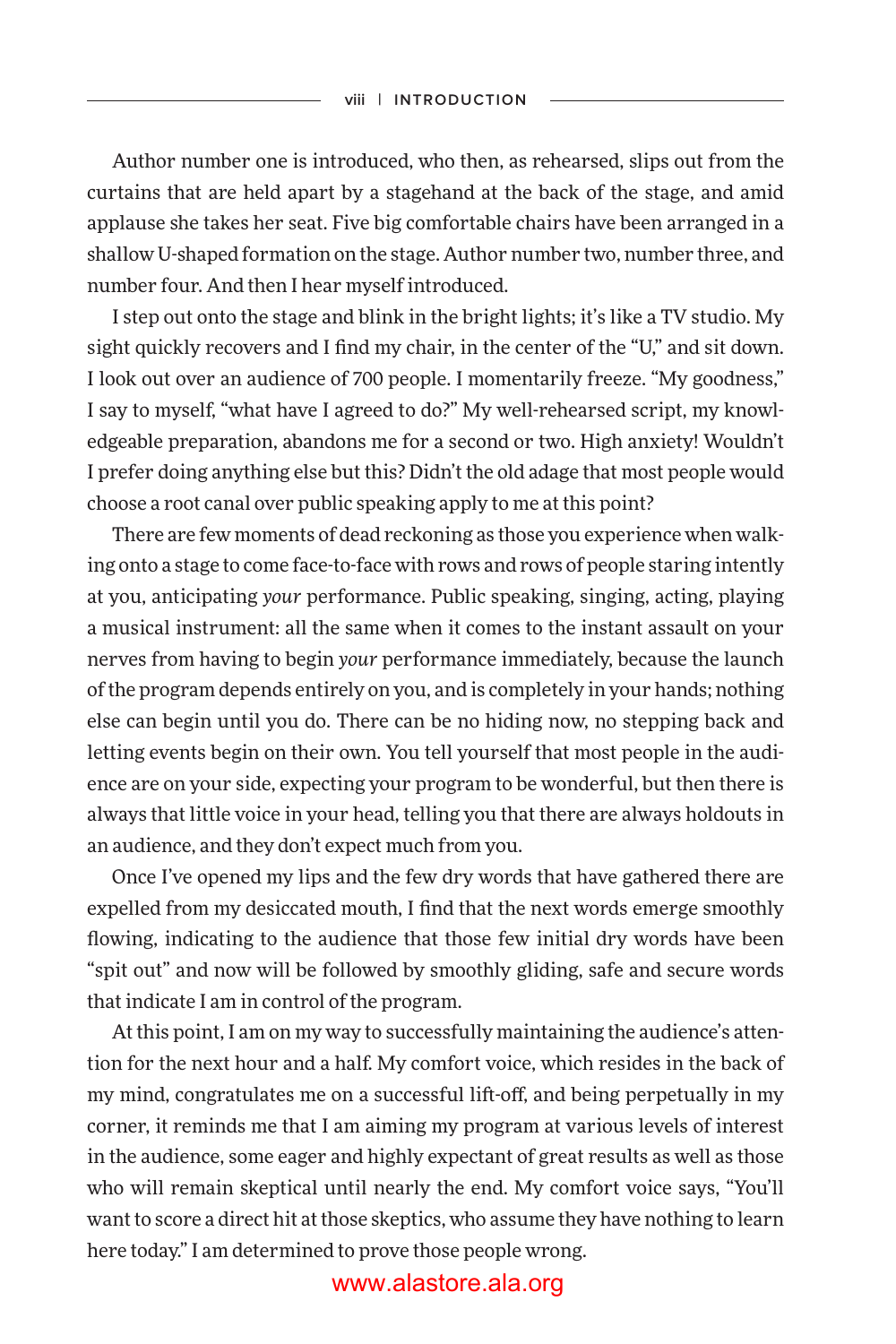The above scenario is a typical situation faced by every public speaker, faced by every librarian who speaks before an audience, whether it is an audience of six individuals or six hundred individuals. This is particularly the situation of the typical librarian who finds herself, in the course of her readers' advisory and collection development duties, placed into a public speaking situation; being typical, the librarian often approaches such a situation armed with little experience in speaking before a group, large or small. Generally, librarians are untrained in public speaking because it is not part of the typical library science or information science curriculum. Nor is public speaking a particularly essential quality in a practicing librarian. The one-on-one connection with a library patron—the classic "reference interview"—does not count here. Comfort in that situation does not necessarily translate to an "at-ease" attitude when speaking publically.

The public speaking scenario I've just described to you was real. It actually took place, and new versions of that same basic program—with different authors, of course—have continued to take place at every Midwinter Meeting of the American Library Association. It is called the "Author Forum" and it occurs late Friday afternoon during Midwinter, just before the opening of exhibit hall, where it seems the entire publishing world is presenting their new wares in booths both large and small for the benefit of librarians attending the conference. The Author Forum program is more or less the official opening of the conference itself.

When I, as Adult Books Editor at *Booklist* magazine, found myself first invited to participate in an Author Forum almost twenty years ago, it represented what I had come to perceive, based on my experiences in various capacities of involvement in author programs, a low-level involvement. The folks at ALA's Conference Services invited publishers to submit names of relevant authors from their publishing pools that they would volunteer to send to the conference city. These author forum programs were of great repute and attracted huge audiences; consequently, publishers were glad to fund a trip to whatever city was the conference's location, usually as a promotional gesture for a new book that both author and publisher were eager to promote.

The Conference Services staff would then fall into step by looking over (again) the complete list of available authors, tracking a possible thematic connection between a small group of authors, and almost by magic pulling together a panel of, say mystery writers, or writers who had a book of theirs made into a movie, or a box-of-chocolates assortment of writers of genre fiction—from science fiction to thrillers to women's fiction to romance fiction. The Conference Services staff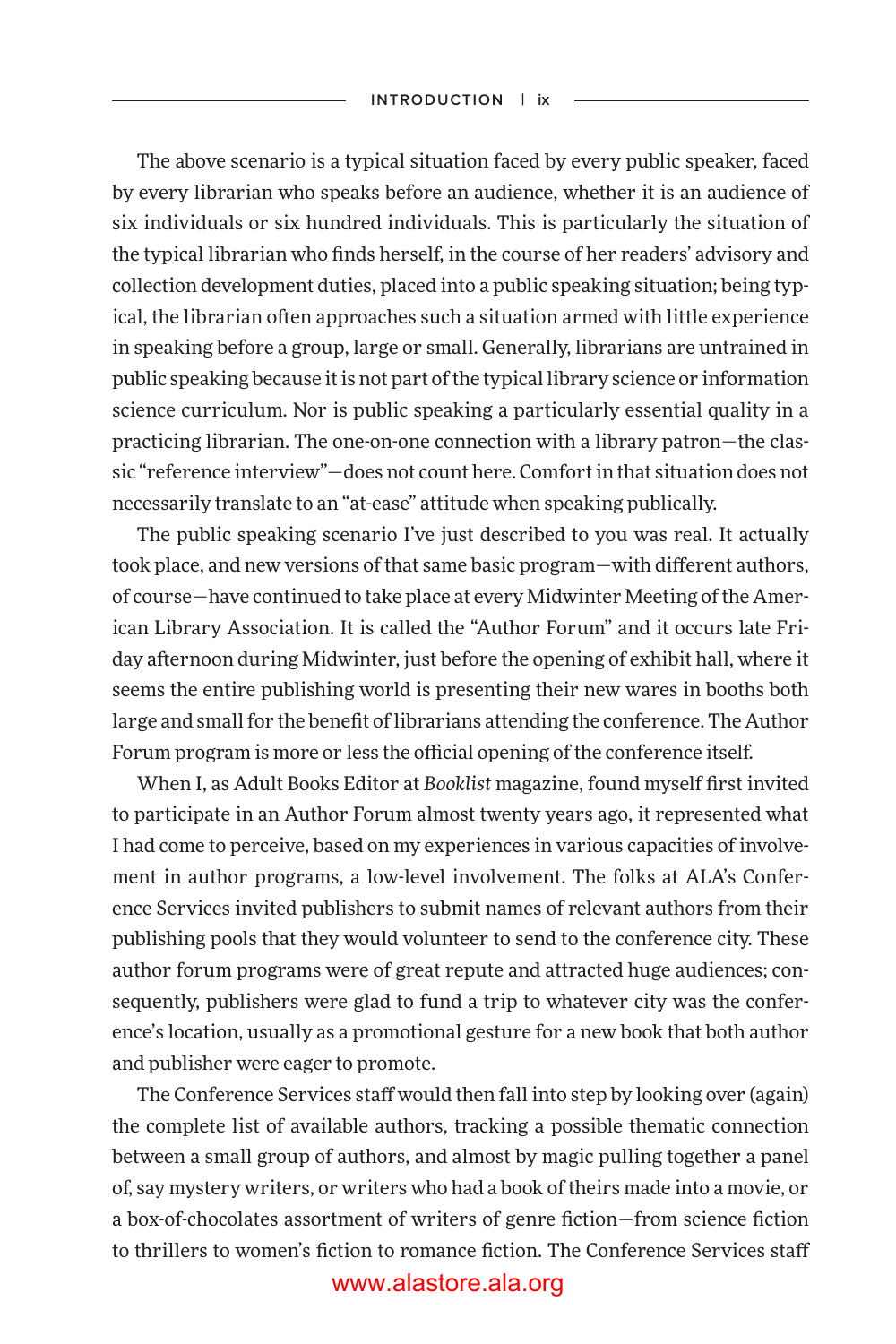#### **x | Introduction**

would perform all the behind-the-scenes work in honing the four individuals into a cohesive panel, and I will break the whole thing down for you in a later chapter. Part of this behind-the-scenes work, of course, is to inform the panel participants of the time limits on their personal contributions, suggest to them any special topics they should discuss, and, importantly, lay out the format of the panel for them. They would be called alphabetically to the rostrum by the moderator to present their "speech."

This is where I came in. My job as moderator was simple: introduce each panelist when their turn to speak came, and at the end of the whole program ask the audience for questions. My entire script, from general opening remarks to specific introductions for the individual authors, was written for me by the Conference Services staff. And more, it was printed out in large letters for easy reading, and I did not see the script—did not *need* to see the script—until I showed up in the greenroom forty-five minutes before the event and met the authors. I then read through the script during a five-minute quiet time in the corner of the room, and then*—voilà!—*I was ready to hit the stage.

In subsequent years, the event's format and presentation was changed. It got more complicated, yes, but that was all part of the improved quality. And my role as moderator certainly morphed into something more. A heavier burden was placed on my shoulders. And I loved it.

And what was the new format exactly? First, the seating arrangement on stage was altered. It now served to suggest—encourage—a conversation among the panelists as opposed to simply provide them with a place to park themselves before speaking. Seating, now, was in big, deep, luxurious chairs, like those you would want to curl up in to read. The arrangement of these chairs was still a shallow "U," with the moderator's chair the keystone in the arch. The set—the big, dynamically designed backdrop, in other words—went well beyond the stark nothingness that had back-dropped the speakers in former years.

The set now evoked a television studio set up for a talk show, with all the guests and the host to be on stage simultaneously. There was the kind of nuanced lighting like you'd find in a TV studio, muted here and spotlighted there to keep the eyes of the audience busy. And seating for the studio audience increased to accommodate 700 people. Word had gotten out that this Author Forum was becoming bigger and bigger business, with major-level writers on board, and a convention-wide consciousness had recently arisen and spread that said attendance at this event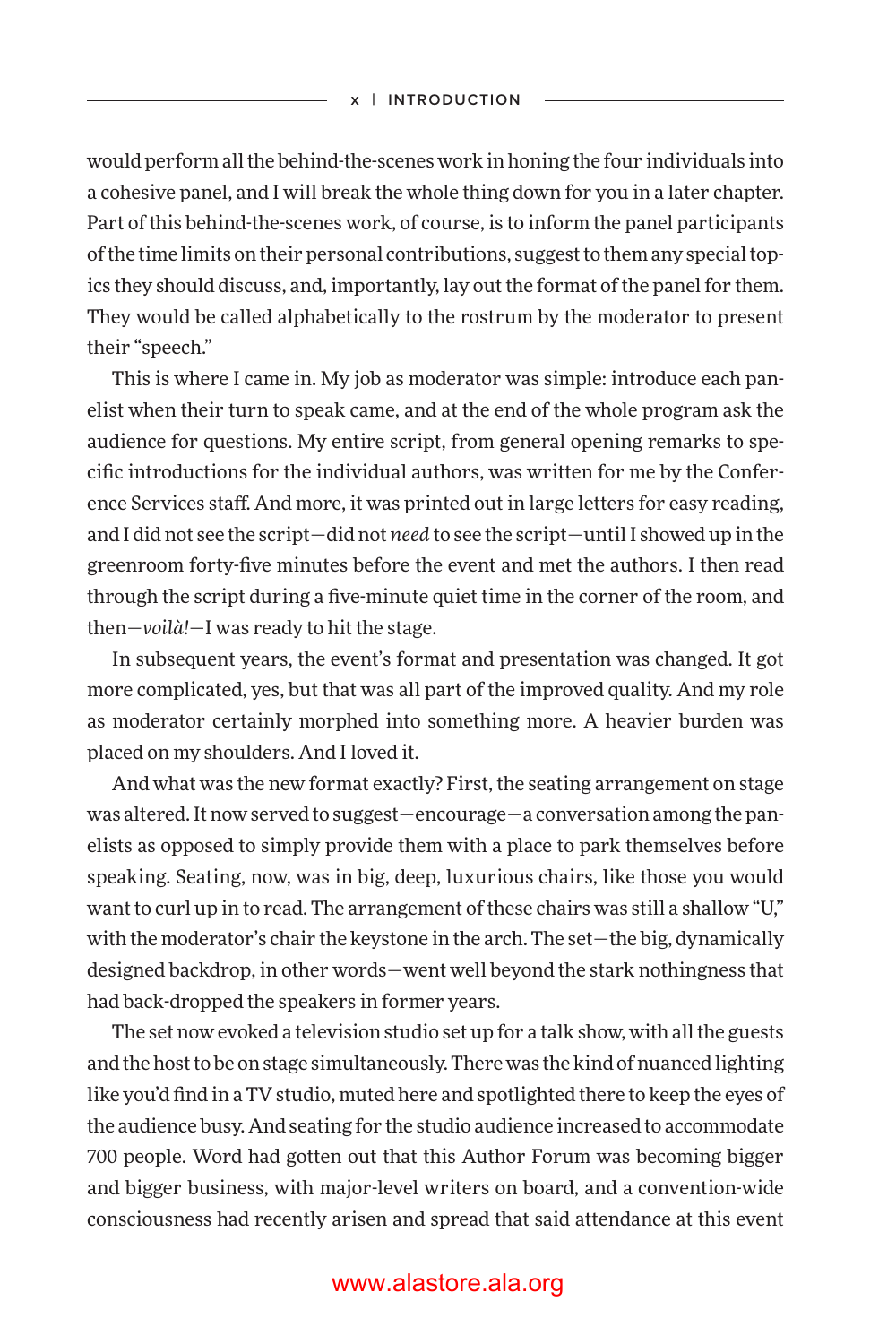was the most special way for members to kick off the ALA Midwinter experience.

In the previous years of the Author Forum, there was a "greenroom" situated off to the side of the stage. But the greenroom was simply a smaller ballroom next to the much bigger ballroom in which the program itself was to be held. In the greenroom, the Conference Services people provided cold drinks, cookies, and fresh fruit. It was there I would meet the panelists, most of whom I'd not met before, and there too where I would be handed the script already composed for me. A cursory run-through on my own was sufficient.

Then the panelists and I unceremoniously marched to the next room, which was set up like an auditorium, and we made our way to the dais and took our assigned seats.

At the appointed time to begin, I arose, stepped over to the podium, greeted the audience in brief terms, and we were off and running. Once the last panelist had finished speaking, I bid my adieus to the panelists and went off to take care of my other Midwinter activities. "Glad I could help" pretty much summarized my attitude toward the program that had just taken place, my sense of accomplishment being at about the same level as the effort I had exerted. Not a great deal, in other words.

In the new "era" that now came upon us, which began in the mid-2000s, the greenroom was located in an actual room, which certainly went a long way to establishing the feel of a genuine greenroom—like one you undoubtedly would find in any TV studio. This room sat behind the stage, which meant one had to step around lots of technical equipment to get there. You noticed the quiet conditions immediately upon entering the room. Soundproofed? Seemed like it. In this "new era" greenroom, not only did I meet the panelists and their "handlers" but the panelists and I were also "miked"—meaning, to our lapels were affixed lavaliere microphones. That represented another big difference between the old and new era formats, and one that gave me a greater role in the program, and consequently drew out my sense of purpose and pleasure more intimately to its success or failure. Further, I now decided the order in which the panelists should speak, and the sound technicians went along with me; after all, the Conference Services staff designated me the "captain" of this enterprise and the tech crew were always looking to me for direction.

But the differences between the "old" and "new" eras of the Author Forum had only begun to surface. The conference staff 's suggestion had been that the pro-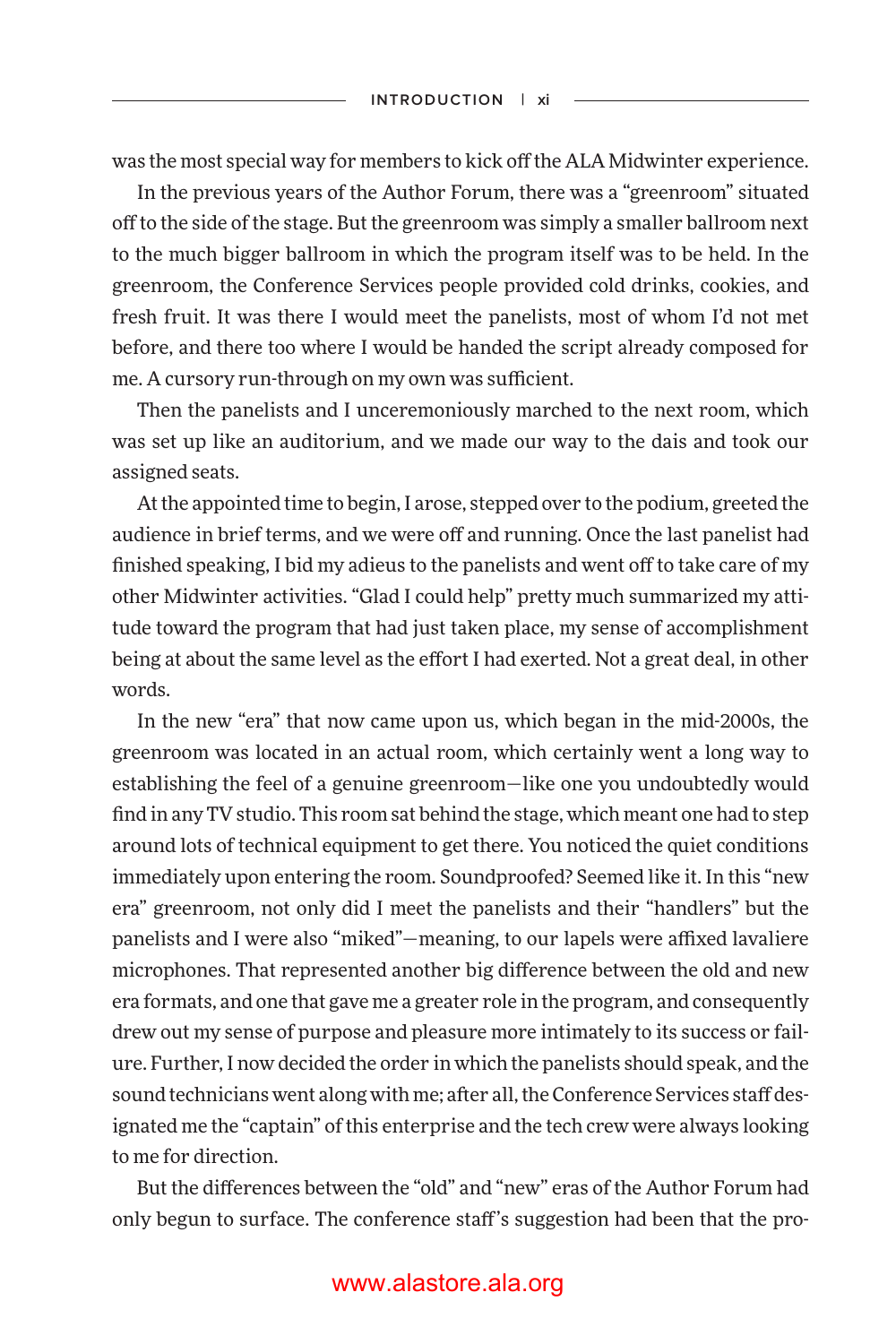gram should be a conversation among me and the panelists, hence the new seating arrangement onstage: comfy chairs for the panel and me. I supported this new arrangement wholeheartedly. I thought that the idea of all of us—panelists, me sitting in large chairs in a semicircle was a stroke of genius. The Conference Services staff was shaking the Author Forum up and making it less formal.

A second aspect of the revised program, which was of course designed to make the Author Forum a less rigid production, came in the form of much greater moderator participation in how the program developed before the audience. "Developed" is the key word here. Every Author Forum since the inception of the "new" era version has become a distinctly unique and individual beast. No longer did the panelists arise one by one and walk to the podium to deliver a ten-to-fifteenminute piece that hopefully had relevance to the program's intended theme.

I would now start with a panelist whom I already decided would be a good opener based on my familiarity with that person's published work. I conduct a ten-to-fifteen-minute interview; my questions need at least a two-or-three sentence response, but hopefully more. I hope the author lets my questions serve as a spark to ignite deeper memories and ideas and opinions that take the author into an interior place and allow him or her to bring out ideas and opinions and autobiographical details that do more than simply scratch the surface.

The program proceeds in that fashion. The second author easily follows the first, and then the third, fourth, and fifth. An important point to stress here is that I as moderator have to be quick on my feet, paying close attention to what the author is saying, which means not looking over my notes so closely as to call attention to the fact that I am looking things over. After all, by arranging the authors in the particular order you decided, you, as moderator, intended that your interviews would build upon one another, and that theme would emerge in the process and build a fine edifice. Now, what I'm going to suggest requires moderator dexterity: you as moderator must generate panelist-to-panelist conversation. The best way to encourage this is to actually ask the panelists for it. By the time you are interviewing your second author, you can, based on your close—naturally, right?—attention to the points made by the first author, compare what the second author is saying to the views of the previous author. With no trepidation, ask for a dialogue on the points of agreement and disagreement.

Now, I don't believe in raucous debate on any occasion, not even among family members around the Thanksgiving dinner table. And by *raucous* I mean voices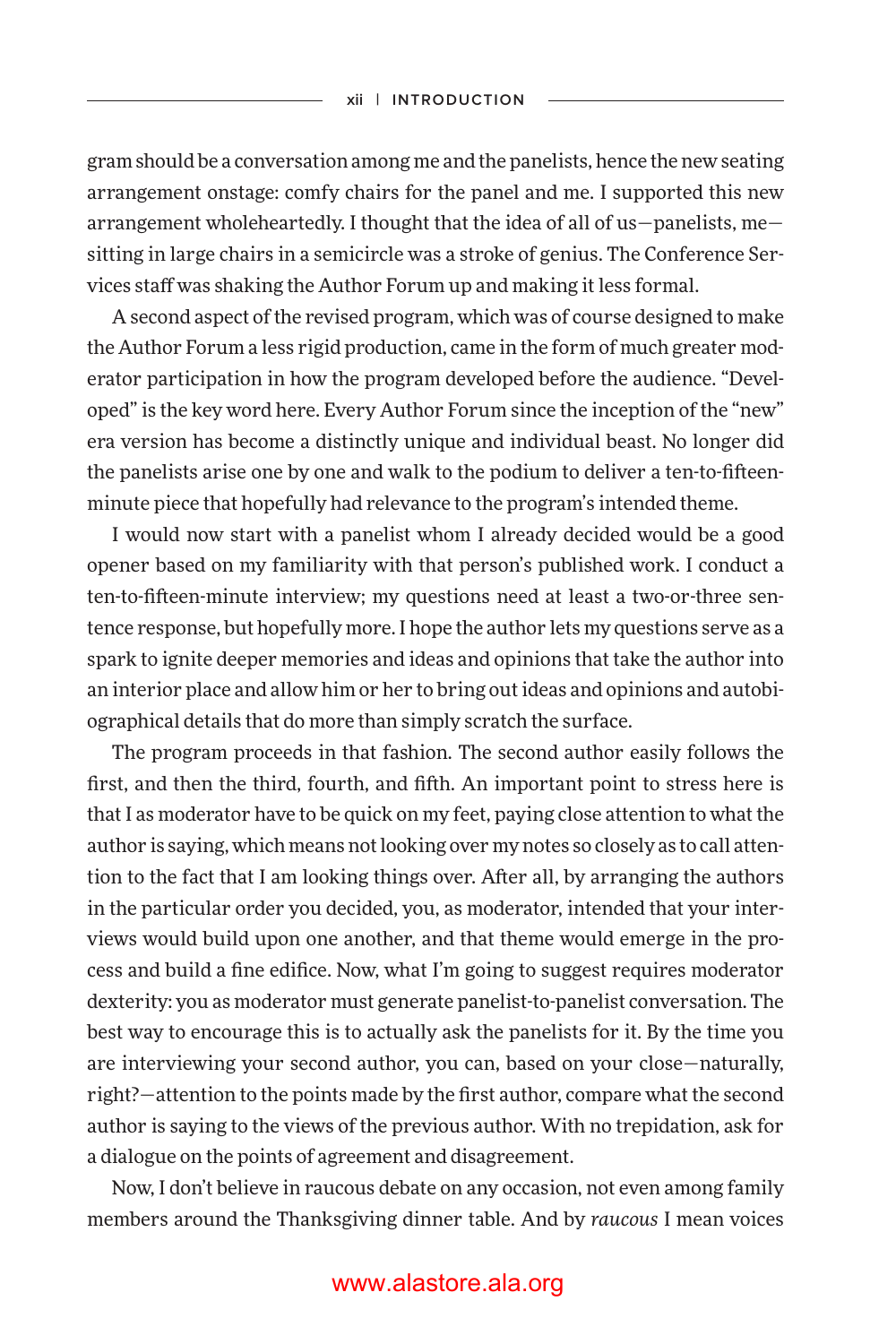getting elevated beyond a normal conversational level. Book-and-author programs are not *The McLaughlin Group* after all, with panelists taking on each other in mini-combat and slinging near insults far and wide. Remember that heated exchanges in front of people tend to embarrass onlookers. Not a good picture.

This cross-exchange among panelists undoubtedly will prompt one or more of them to add additional relevant information and can pose an intriguing question to the other panelists. As moderator, you cannot *force* an exchange; you never want to put a panelist on the spot by asking, for example, if he or she disagrees with something another panelist has said. Let me stress, dialogue between panelists should be genial and helpful to the purpose of the panel's theme and should contribute to a sense of team effort, not create a competition among the panelists and thus a division between them.

Need I say that politics has no place in the panel discussion? This is not a soapbox on which to stand to air blue state vs. red state matters, unless, of course, the authors are political writers and this is a politically themed panel. If this be the case, the moderator will understand that a more difficult task may lie before him: keeping the presentation and discussion from descending into argument. To help avoid that from happening, remind your panelists several times beforehand that they are "performing" today as *writers* about politics and should stay focused on the book(s) they wrote; and that this author forum is not an opportunity to broadcast one's views per se but is a place to discuss how the book they've written does that for them.

If conversation between two or more panelists does not take hold, it's not the moderator's fault. As I've said, a forced pitting of one panelist against another panelist will stand out as such and thus compromises the effectiveness—the appeal—of the program itself. You never want to appear as if you are starting a dog fight. But if conversation between or among the panelists—polite, sane conversation, that is—*does* take hold, the moderator's work is not over. The conversation must not only stay on topic, it also must stay within the time limit. Authors, especially when talking about themselves—their favorite topic—have a tendency to wander, to digress, to bring up from their only-too-easily-tapped-into remembrance far too many details for a four-author panel to handle. And discussing time restrictions brings up an age-old dilemma for a moderator: how to politely, without giving offense, let speakers know when they have gone over their allotted time and need to bring their contribution to a rather quick halt. There are good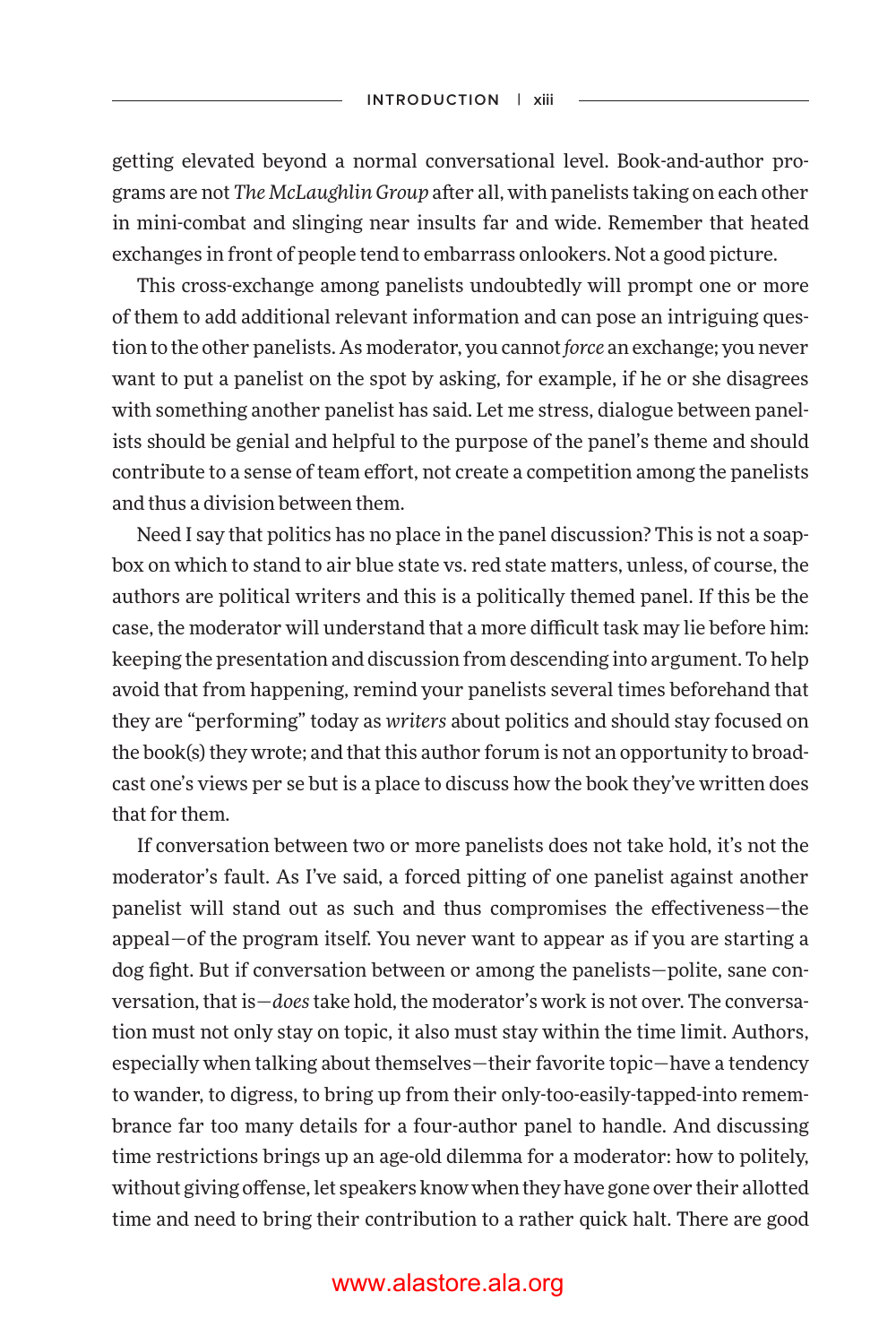ways to do that, and we'll save the discussion about that issue for a later chapter.

So, basically what I'm saying is that creating and nurturing conversation among your panelists is like growing something in the garden: you want it to take root and thrive and make a very evocative covering of walks and open spaces but not grow so out of control that it's covering windows and climbing trees. But I can almost guarantee that whatever conversation springs up will soon die down on its own volition, and usually because the panelists never forget that the program you are presenting has had a rather strict format and is not a free-for-all. Like wellbehaved children, they will draw themselves back into composure and, quietly, look again to you as the leader. Time to spark conversation again.

But remember, it takes just one such conversational flowering to create a good impression in your audience; one of their takeaways from the program will be the idea that there was an element of spontaneity in the proceedings. Too many such flowerings and the last speaker won't have time to give his or her full presentation and the audience will leave with the impression of bad planning.

Now, what exactly you as moderator should be asking your panelists, and whether to ask each one the same series of questions, will be addressed in a later chapter specifically addressing the topic of interviewing.

So, back to the program. You as moderator have completed your discussion with the final panelist. All conversation among the panelists has drawn to a close. You should have built into your time planning and management a ten-to-fifteenminute question and answer session. The ALA Conference Services staff always accommodated that last but not least feature of the program by stationing two standing microphones out in the audience, for audience members to approach and pose a question to the panelist of their choice. The Q and A session is important for two reasons:

First, audience participation always leaves a good taste in the mouths of those who attend your program. It removes, to a degree, the barrier between audience and panelist; and that generates a "we're all just folks here" in the minds of the audience. It helps level the playing field. And the authors should be grateful they've been allowed to be there in front of the audience even more; people are more inclined to want to read the book of an author who, despite a glorious reputation, is "just like you and me."

Secondly, a Q and A session is beneficial to the moderator as a time to decompress, to sit back and let others more or less take the wheel. It's during the Q and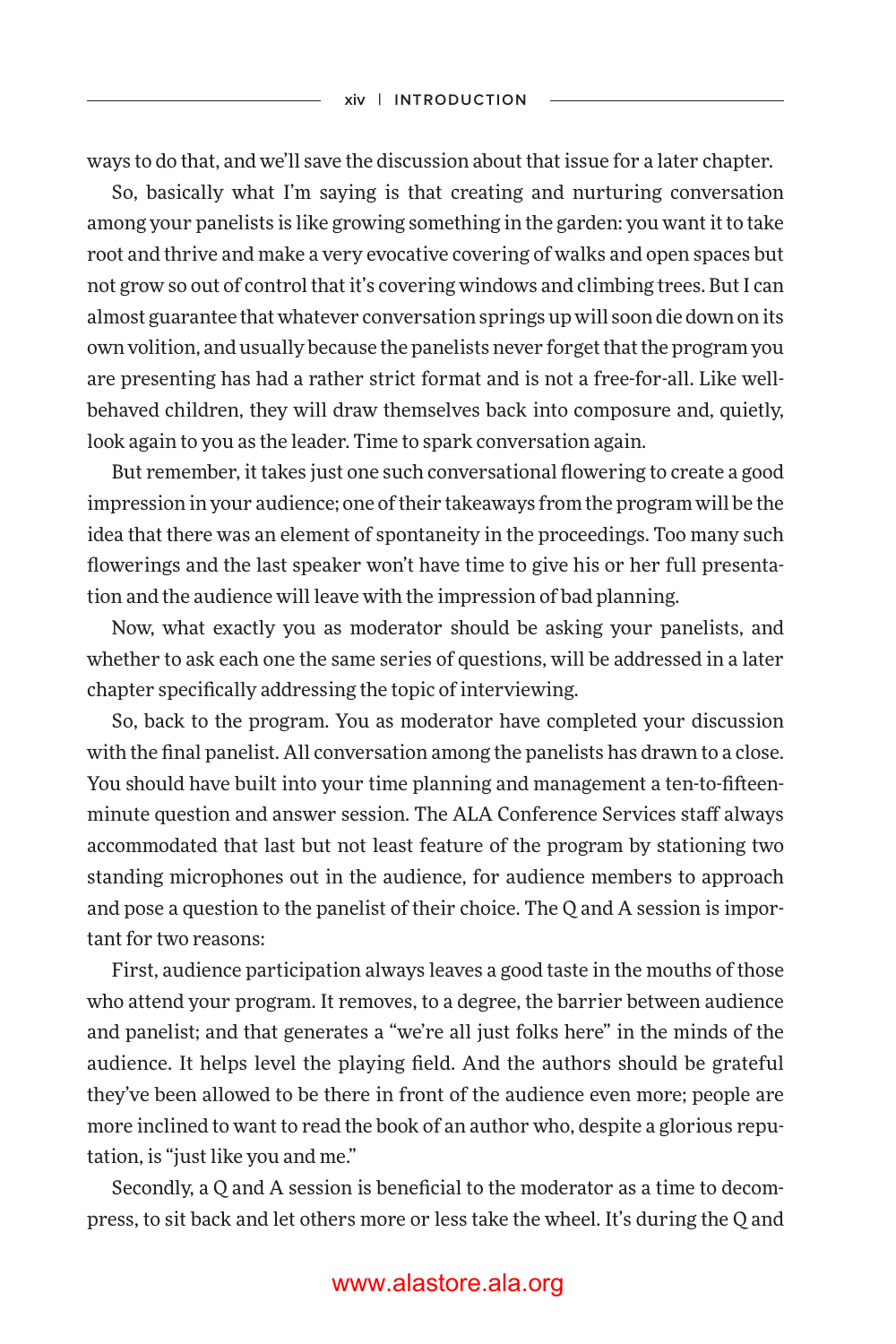A session that you the moderator can bask in the glow of the great program you have wrought.

But the moderator is not quite finished. You must always thank the panelists by name for their participation and thank the audience for its attendance and participation.

There is nothing left to do now than to stand and acknowledge the applause and, in a single file, leave the stage for the greenroom, where everyone gets de-miked and congratulates one another on a very successful presentation.

May I name drop? Permit me to impart some of the celebrated authors I have "moderated" in the Author Forum and explain why I enjoyed them as panelists.

Susan Vreeland is an accomplished historical novelist who uses her love and knowledge of art history as the vehicle by which she explores the past in her fiction; in other words, her forte is the resurrection and reconstruction and imaginative "filling in" of major artists' lives and the significant works they were responsible for. Her most famous novel is *Girl in Hyacinth Blue* (1999), which offers as its compelling premise the successful ownership over the centuries of a Vermeer painting. In person, as a panelist on a book program, she presents herself as an elegant lady, seemingly shy at first but obviously, through her self-assured answers to questions about herself and her work, she is a person who possesses great sensitivity and is extremely articulate.

Remember the cycle of works, collectively titled *Tales of the City* by Armistead Maupin, which were made into a television series that became as much a cult favorite as the books upon which they were based? The novels—and then the TV series, too, of course—were set in San Francisco in the 1970s and 1980s and revolved around the friends and neighbors of one Anna Madrigal, a transgender back before transgenders were readily talked about—either in fiction or in public discourses. Maupin graced one of the Author Forum programs, and his anecdotes about his journalistic past—recalling how his editor at the newspaper where he'd worked would throw up his hands over Maupin always writing about things gay with "Gay, toujours, gay?"—and the making of the iconic TV series—remembering the loveliness and perfect casting of Olympia Dukakis as the key character Anna Madrigal were priceless. And his enormity of spirit: at show's end, back in the greenroom his whispering to me, "It was *you* who led this program to its successful heights."

Ruth Ozeki is the author of high-end literary fiction, and in the wake of the big splash made by her beguiling novel *A Tale for the Time Being* (2013), she appeared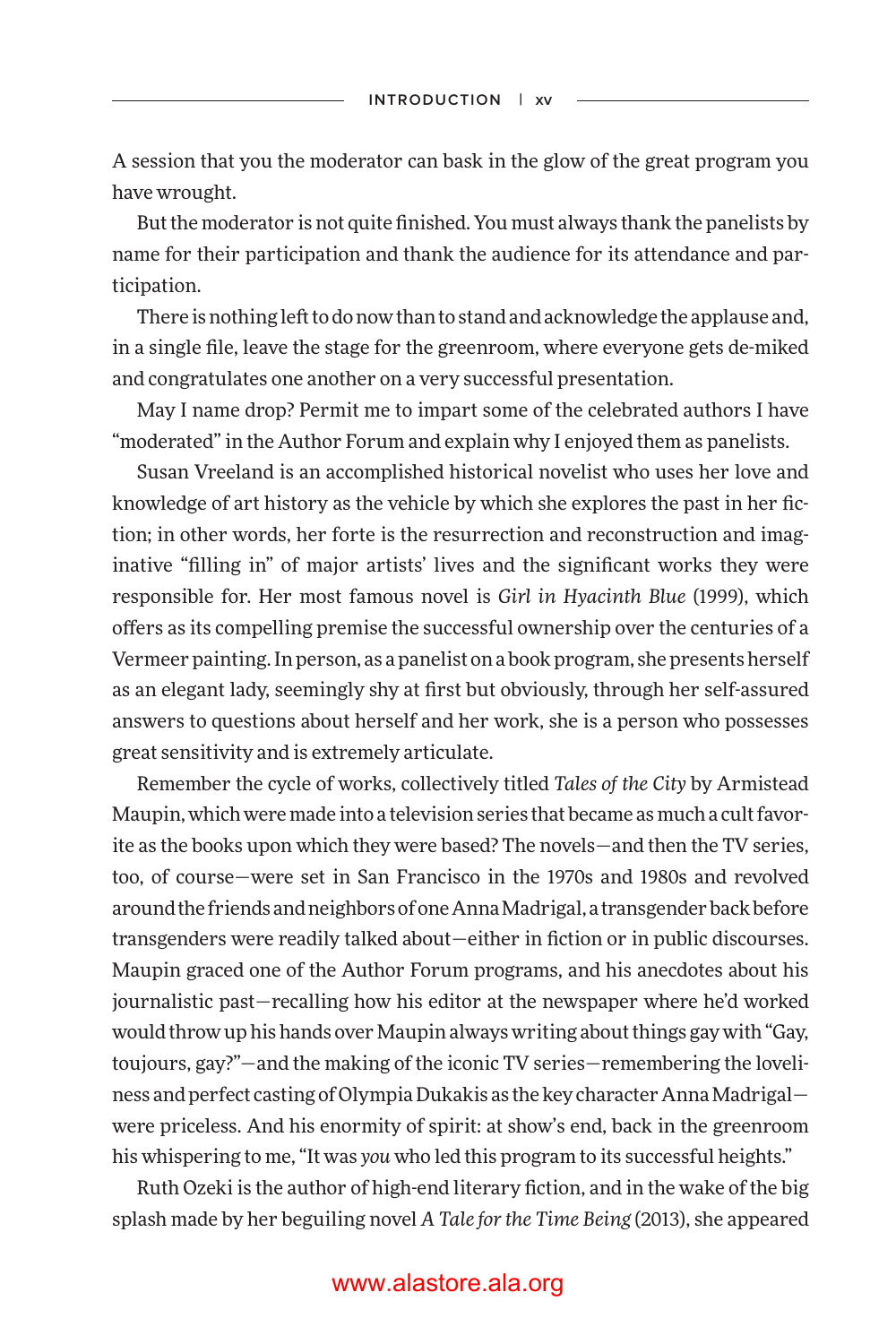on my Author Forum panel. Ruth has, of course, a website, and in my preparation of questions for her, I visited her website, and to my great pleasure I discovered a paean she'd written about librarians. So, my first statement to her, as we sat down on stage to begin the program, was that I'd found her "I love librarians" piece on her website. "So, Ruth," I encouraged her—admonished her—"tell our audience how much you care for them." She spoke eloquently about how important libraries and librarians have been to her. What an effective way to immediately win over an audience from the word go!

An engaging movie stemmed from Julie Powell's 2005 cooking memoir, *Julie and Julia*, the movie version carrying the same title. The book and subsequently the movie presented a very catchy premise. Powell felt bored and purposeless at her temp job in Manhattan, and to inject some meaning and interest in her life, she hit on a great—and time-consuming—idea, which was to cook all 524 recipes in Julia Child's classic *Mastering the Art of French Cooking*, all in one calendar year! Lots of people knew about her undertaking, because she kept a blog diary—one of the first instances of blogging. So, you do the math. Five hundred twenty-four recipes in Child's book, divided by 365 days in a year. Obviously, some days required handling more than one recipe; and the one technique of Child's that Powell dreaded and kept putting off was boning a chicken, which she ultimately did accomplish. As a participant on an Author Forum, she spoke about her Julia Child years but also about seeing her book turned into a movie, herself played by the delightful Amy Adams. From her remarks we learned that once movie rights have been sold, often—more often than not? More like usually?—the author is "relieved" of the book, as if having given it up for adoption, and the movie people turn it into the "person" they want it to be. But I did not gather from her comments that she felt any bitterness about the issue. Nor apparently toward the greatly negative press being garnered by her new book that had just been published, called *Cleaving,*  about her adventures in learning the butcher's trade!

Mountain country, specifically the Two Medicines country, which, like Yoknapatawpha County in Faulkner's fiction in previous decades, serves as the customary fictional stomping grounds for the late novelist Ivan Doig, whose charm brought great buoyance to an Author's Forum a couple of years ago when he appeared on the panel to discuss what was then his most recent novel, *The Bartender's Tale* (2012), a historical novel about a bartender whose 12-year-old son came of age in his Daddy's saloon. The book is endearing in its warmth and humanity, admirable in its literary soundness. I'd not met Doig before we met in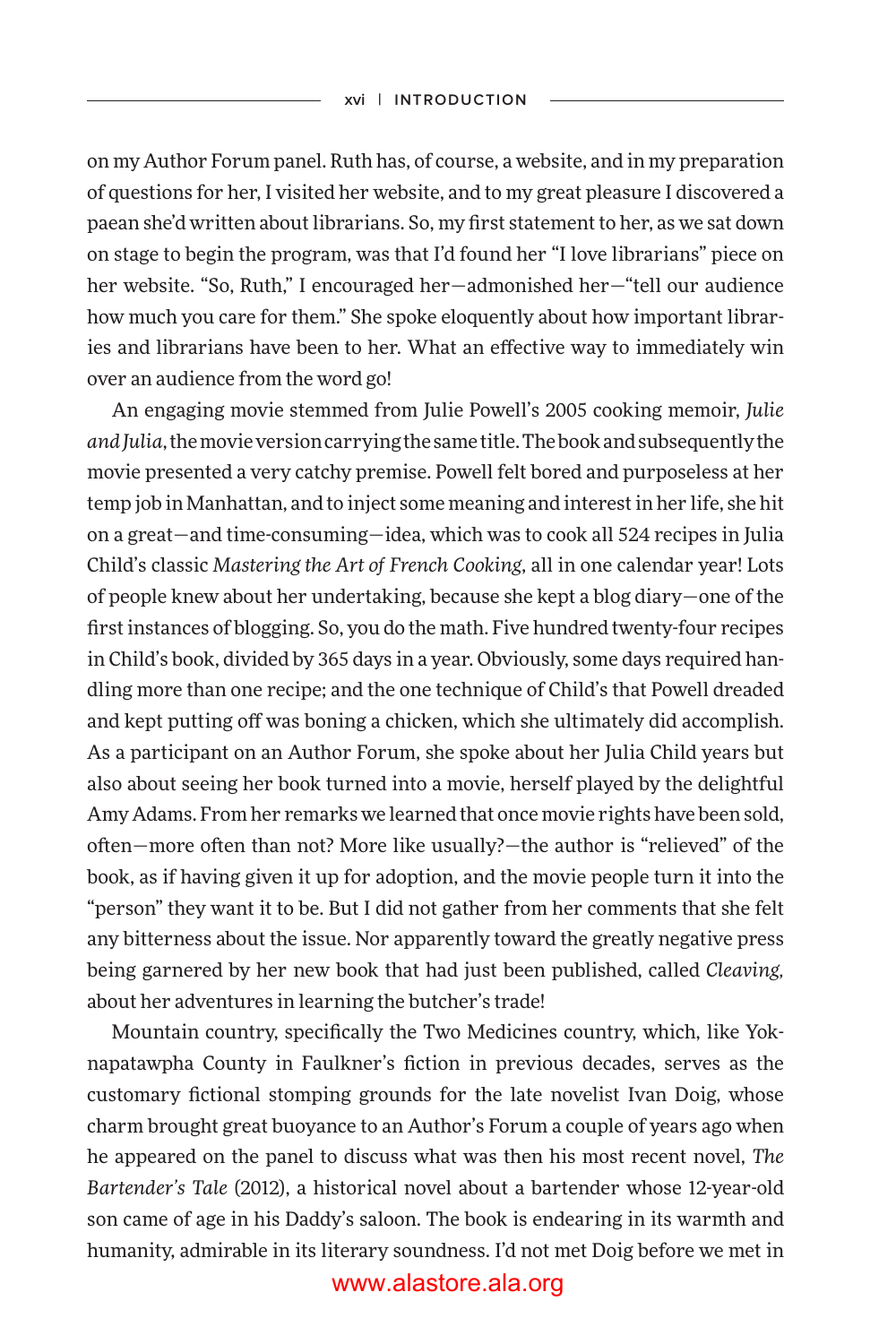the greenroom, and he looked like he just might turn out to be intimidating. Nothing of the sort. Bearded, he looked professional, but at the same time like he might be a safari guide. As a panelist, he was a delight, giving answers to my questions readily and thoughtfully. In fact, he got so engaged in his presentation, he said at one point that his back would feel better if he perched on the arm of his big, cozy chair with his feet on the seat. No one, as far as I could tell, batted an eye. We were as engaged in his presentation as he was.

Praise be to the panelist who is polite, amusing, considerate of time (and what to do when they are *not* conscious of time we'll discuss in a later chapter), able to keep the comments on point, and able also to not be "hoggish" about audience attention. "Don't showboat" should be the mantra of every good book-program panelist.

As you have seen, the opening up of the panelists to expose personal anecdotes and somewhat private attitudes had been on the easy side. By all means, they are not all like that, and one in particular stays in my mind. I shall not name him, but let's call him Mr. Yes-and-No, because basically one-word answers were all I could elicit from him. But to the important subject of coaxing out from the reluctant answerer I will turn at a later chapter.

Remember, I am simply, in this introduction of my book, introducing you, the reader, with what I plan to share with you as all the pages, to the very last one, of this book are turned.

Essentially, what I will cover—what you will gain not only from my words but also from the first-hand experiences that stand behind the words—are many and widespread procedures and practices involved in producing or sponsoring programs and events by public, school, and special librarians that have the purpose of bringing together libraries, authors, and books for a meaningful encounter.

Chapter 1 will present my "feelings" about public speaking. Understand, the feelings will not be negative, for I thrill over public speaking. I will disabuse you of some of the hoary old maxims that are trumpeted to help you relax before a crowd; I will be honest about how much one's personality plays into success as a public speaker.

Chapter 2, my first stop in viewing the librarian in the capacity of organizer, facilitator, and participant in various types of book-and-author programs, starts off relatively simple. I discuss the librarian in a limited capacity: providing space for a local book club meeting. The event could be onetime only or regularly scheduled (as in monthly, in most instances). For these book clubs, the librarian would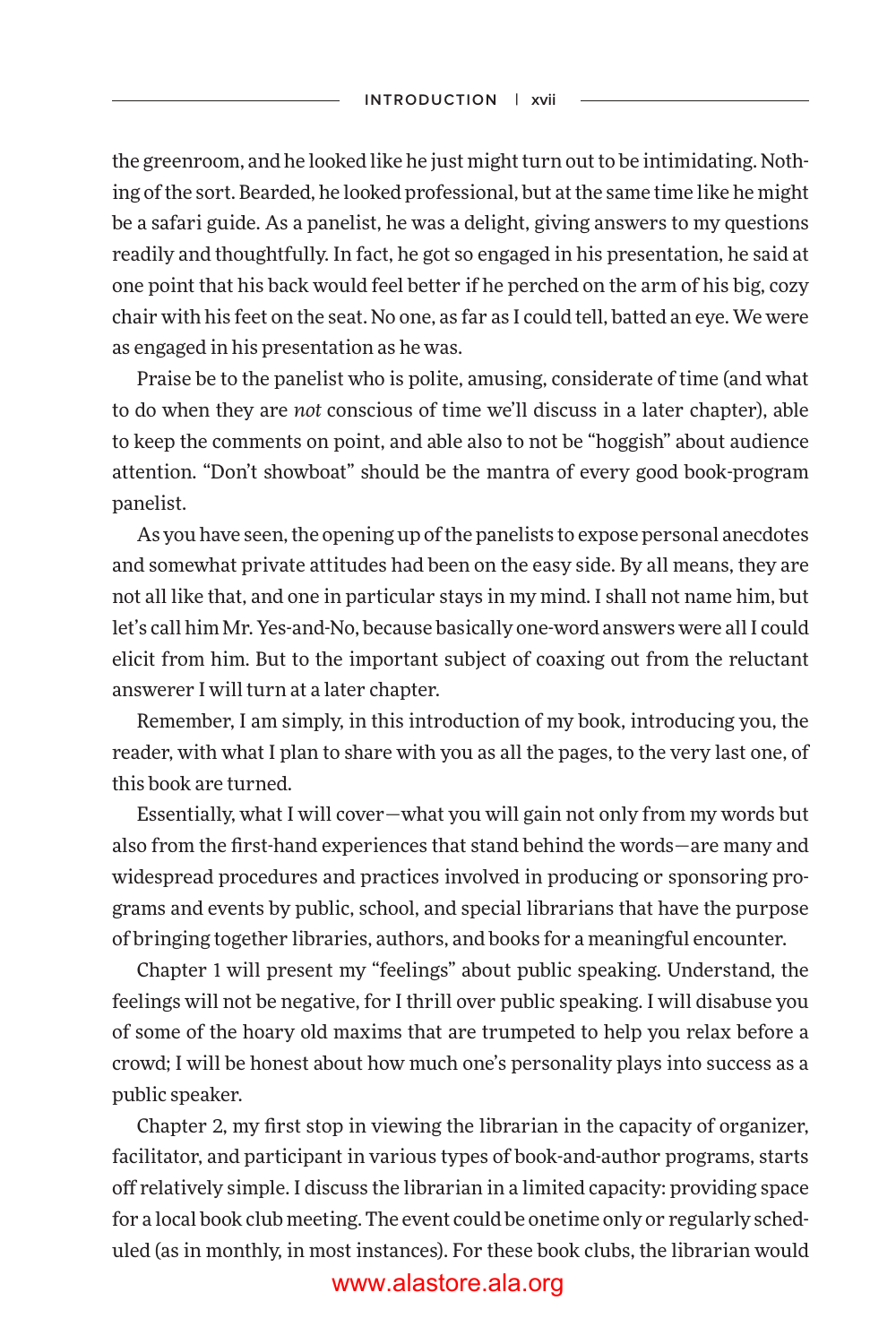basically be only supplying a roof over the club's collective head. But we'll also talk about, within that context, the potential great public relations initiative that even such a bare-bones librarian participation can garner for your library.

The next step in our climb up the ladder of increasing librarian participation in a book and author program will be to place the librarian into a more direct host position for a book club. This would be a book club that the librarian organizes himself or herself: gathering interested book lovers in the community (and not necessarily limited to library patrons) into a regularly scheduled book club (meeting, of course, in the organizing librarian's library), or if participation interest is high, into two clubs meeting at different times (even discussing different books) so the group won't be so large as to inhibit spontaneous conversation. Yes, this situation is counterintuitive, because you might think that the larger the group, the more anonymous a participant might feel and thus not be shy about joining into the conversation. The opposite actually is true: the more people in a group, the more participants will experience performance anxiety, and the smaller the group the more relaxed and less conscious of "everyone staring at me" they will be. And, consequently, they will feel freer to add their comments and opinions about the book to the group conversation.

Whether the more-than-one grouping is fluid—meaning, people can attend this group or that group without being required to remain at all times in the Tuesday night group and not slide into the Thursday group—is up to the librarian-organizer. We'll discuss the pros and cons of such fluidity when the time comes—that is, when we reach the chapter covering this topic. And the librarian has another path open to them: serving as conversation leader himself or herself or having the group(s) elect their own. Again, there are pros and cons of each situation to be looked at later. If guest speakers are the way the book group wants to go, as an authority on the book at hand to either serve as conversation leader or as a "consultant" sitting in to add comments here and there and serve as a resource for any questions the members may have, if that's the way the club is constituted, then the librarian may help the group locate and invite the authorities, or at least aid someone in the club in their efforts to do so.

Chapter 3 will include guidelines for selecting books that would make successfully involving book-group discussions. Types will be discussed and specific titles suggested.

Upward we go on the ladder of drawing on the time and knowledge of the librarian in offering to the community a series of engaging book and author pro-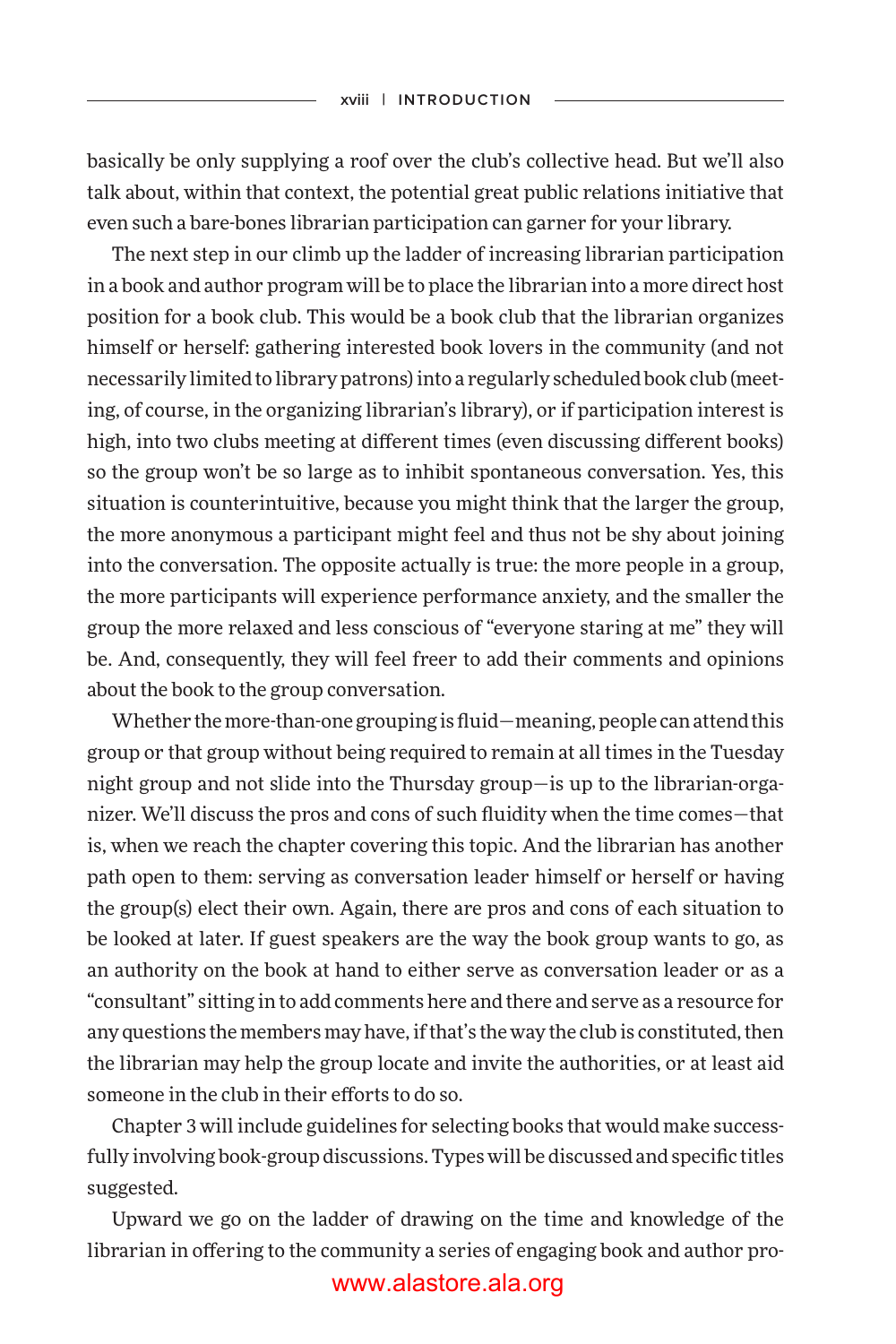grams. Thus, in chapter 4, we arrive at a perennially popular form of such a program, one that the library can benefit from: the widespread demise of bookstores, which used to play host to these programs. I'm speaking of author readings, which I cover in chapter 4. Promotion is key here, of course, and places into which to reach to gain publicity for your program will be on our conversational plate. Book signings are always a pleasant conclusion to an author reading, and how to connect with the author's publicity handlers or a local bookstore—if there is one!—to get copies for the audience to purchase and the author to autograph will top off this chapter.

Now, in chapter 5, we move even higher in the level of library participation in books and author programming, to that which may test a librarian's moxie in public performance and will call on skills the librarian may feel are beyond his or her talents—but I will certainly disabuse the reader of such self-limiting sentiments. This category of program is centered on interviewing. Interviewing authors, that is, and the "bigger" the author the better. A local relatively unknown writer has its attraction, but people may not want to come out to hear a relative unknown be asked questions about his life and writing. On the other hand, authors whose books are always reviewed in the major review media, and authors that made the talk shows as part of their book tour, are perfect for this. (Of course, we are talking about the interview being conducted live before an audience. Variations on that—interviewing on the radio or through a webinar situation—will also be explored.) This chapter includes two important component parts that address essential interviewing practices that must be followed by the presenter. The first of these are tips for securing an author for an interview purpose, and just as essentially, pointers on how to conduct an interview. My purpose in sharing my experiences in interviewing is to guide you away from asking standard, easy, predictable questions that are bound to bore both the writer and the audience, and steer you toward posing questions that, while not "tricky" (meaning, with the intention of confusing or embarrassing the interviewee), come at the author and his or her book from an inventive perspective that will spur the author to answer in sentences and ideas they may not have expressed in previous interviews. That's the goal: make your interview fresh.)

Chapter 6 will cover panel discussions. A panel discussion is definitely a step upward in our plan of increased librarian involvement in book programming. The librarian organizer has a great resource available to him or her for putting together a panel discussion: the library staff. So, on this first level in panel presen-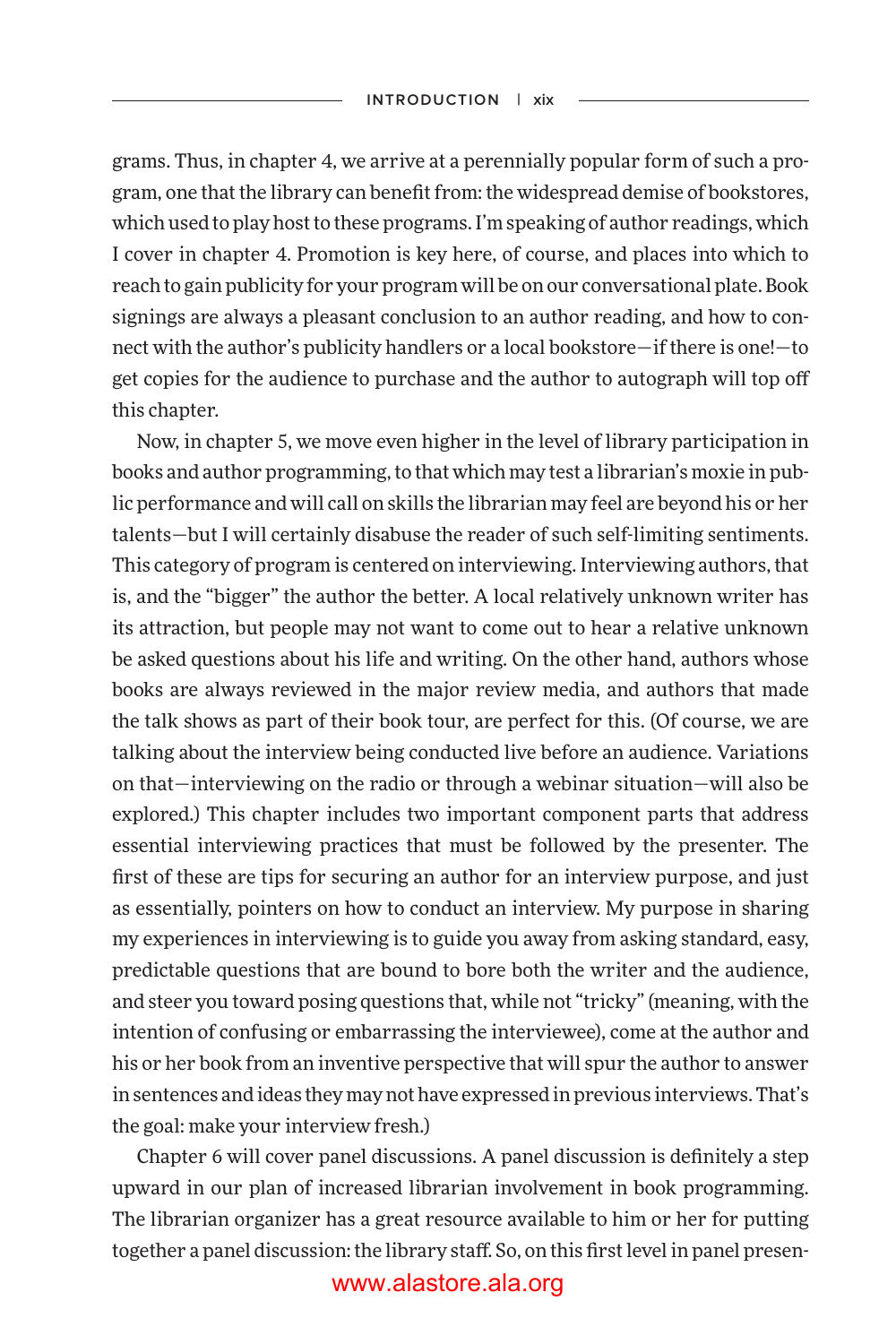tation, the program organizer has pretty-much an already made program: asking a small group of your librarians who work in selection or in readers' advisory to think of, say, ten recent books added to the library collection—fiction or nonfiction or both—and prepare a brief talk about each one.

Of course, we aren't about to leave these librarians-as-panelists in the lurch. In this chapter I will suggest what to include in a brief "chat" about a book. If you have four librarians willing to participate in public speaking—specifically, in this case, sitting on a panel before an audience of—whoever the librarian wants to be the audience. The public—yes, of course; which usually means an evening program. Other librarians in your library or in the library system? Absolutely. This is an excellent way of keeping librarians aware of what's being added to the library shelves they may not be aware of. Librarians from outside your system, representing librarians not just like you (say you're a public librarian, then do a program like this for school librarians in your area, which means, of course, a couple YA librarians would be great for your panel to discuss books pushed for adults in this age group or to present titles that are published for adults but are very suitable for a YA readership).

This kind of panel can, of course, be employed on a monthly basis when branch librarians come to a central meeting place and a large part of the reason for this monthly convocation is to inform the branches what new books will or have been added to the main library collection, now available or soon to be available for borrowing by branch patrons.

The next level of panel is also suited to interlibrary purposes for all staff (including interested tech and shelf people) as well as the general public (a lunchtime program would be the perfect setting; regularly scheduled so the program develops a consistent following). The panelists—and I should state here that to call itself a "panel," a panel needs to be comprised of at least three speakers. One or two individuals can only be referred to simply as "speakers"—are charged with giving thumbnail analysis—plot summary and critical comments, all in capsule format—to, say, five to six books that rank as favorites of theirs. These can be as loosely presented as just "favorite books," or "favorite novels" or "favorite nonfiction books," or as tightly presented as favorite mystery novels or other fiction genres; or favorite historical novels, or every other fiction genre; or favorite nonfiction adventure stories; or favorite picture books for pre-readers, or YA novels sure to interest boys. The possibilities are endless, and the decision on a theme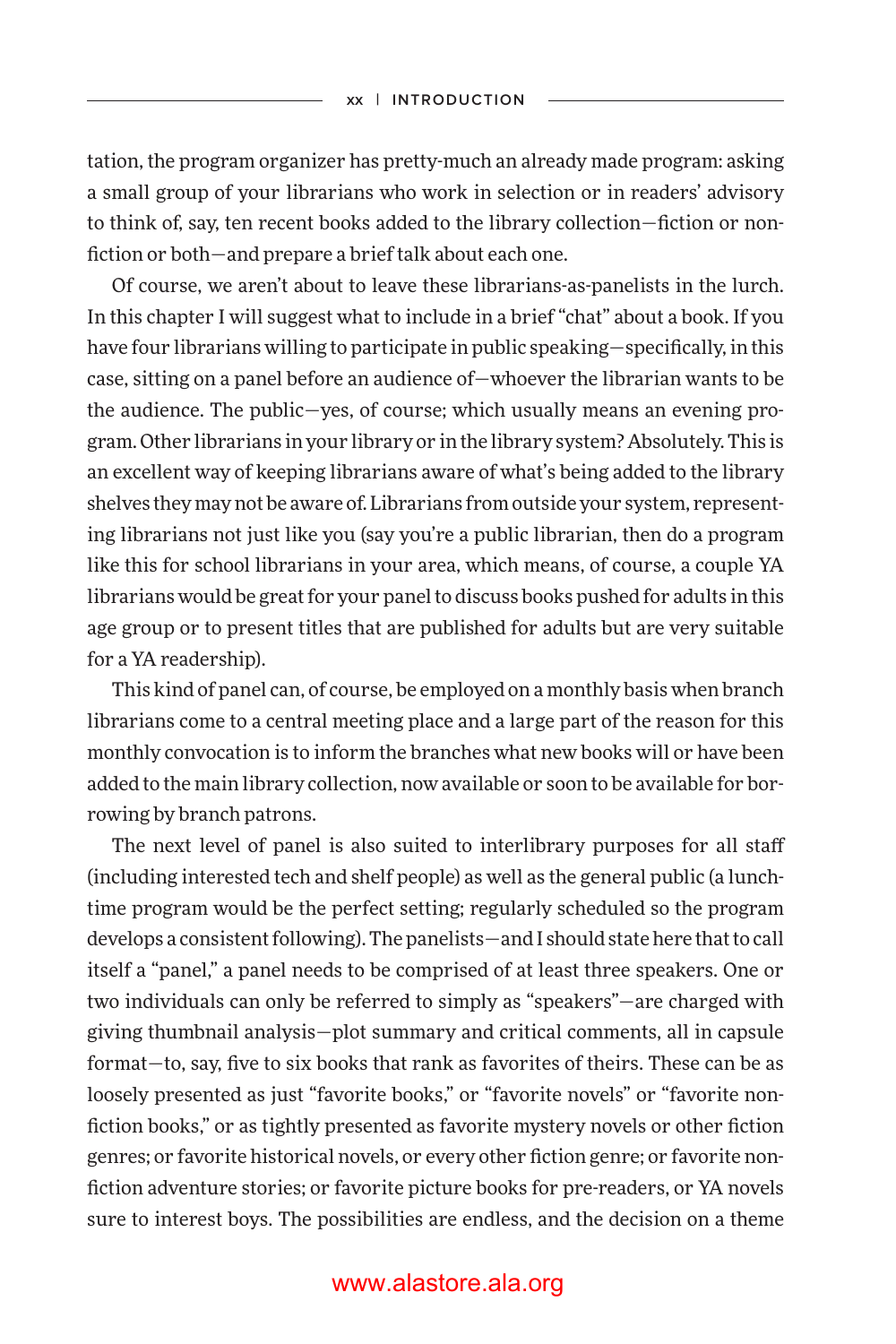is up to the organizer—in consultation with other staff members, of course. And also suggested—I'd say required—is that at least half the program should be about books for youth and the panel include, as I spoke about above, librarians involved in youth work.

Author readings are one thing—one thing to get involved in, and will present itself as moderately involving—but having an author come to the library to speak is another thing, the subject of chapter 4. In the first place—for the first time in our exploration of the levels of librarian participation in book and author programs in the library—this kind of situation may involve money. How much money depends on who the author is. If you desire Hillary Clinton to come speak at your library, your pockets better be very deep; on the other hand, a local author with, say, two published novels to his or her credit but not a huge name behind him or her, can indeed present an engaging program. The difference between Hillary Clinton and a not-well-known author will mean a difference in publicity, and this chapter will explain the differences. An author program in which a single author talks about his or her writing experiences—you tell him what to talk about—has "rules" to live by, and I will discuss these in this chapter as well. And the guiding principle I suggest will also include presenting a two-author or multiauthor program.

Let me remind the reader that in all the above-cited book-and-author situations, I will also see the program through the eyes of the organizing librarian who will also be performing as the moderator of the presentation; for which, in each case, in each chapter, I will provide guidelines for the moderating process.

What could turn out to be an interesting and even quite popular program is a panel consisting of readers drawn from your pool of library patrons who are comfortable with discussing new or favorite books they have been reading. This kind of program offers peculiar challenges, but at the same time some distinctive rewards, which I will analyze in chapter 6. This kind of program, intended primarily for the public rather than library staff (who, of course, would be advised to attend, for the sake of what they could learn about the reading interests and tastes of their community: lessons, in readers' advisory, in other words), would require lots of advance preparation; thus, doing it on a regular basis may limit the time between programs. The nature of, and the necessary steps in, organizing and presenting a program of this nature will be discussed in chapter 6.

Chapter 7 presents details about sponsoring writer-in-residence programs and organizing and presenting an annual book award. These two types of pro-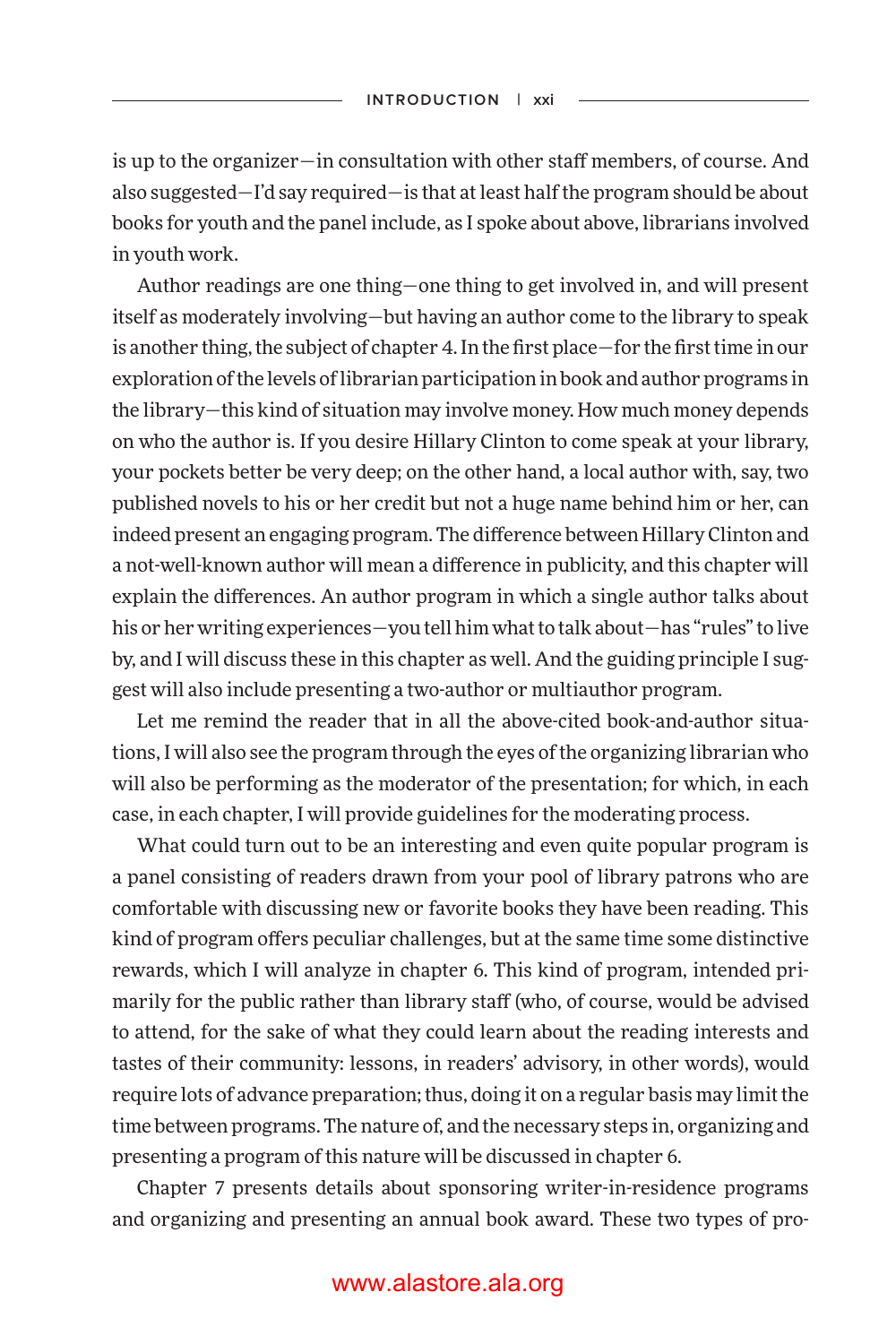grams are great library attention-getters. In its full fledge, the annual book award is presented in-person to the author (which means cash and a medal of some sort), who has agreed long in advance to come to town (which is a very important point; giving the author the award is contingent upon him or her agreeing to show up) for a banquet that will celebrate the award.

Even more intense and labor-intensive program—in fact, a major undertaking—will be addressed in chapter 8. This type of program, tried in many communities and usually quite successful, is called by different names and titles, but primarily it is the one-book, one-city idea. Regardless of the label the program is given, all one-book, one-city programs have the same basic premise, which is to draw a community together by way of reading and discussing the same book; and, as an important auxiliary purpose, to promote literacy. History tells us that the idea originated with Nancy Pearl, who was at the time the Director of the Washington (State) Center for the Book; but reiterations of Nancy's original program have proliferated across the country. And let me restate the point I broached in the first sentence of this paragraph: this is a big, big undertaking involving lots of people. In fact, it pretty much involves the whole community. Obviously, then, it is not a program to be taken lightly, to be embarked upon thinking that you as the program supervisor can do it all on your own.

Who decides what book to choose, and the criteria for selecting a communitywide read will be discussed. Promotion is paramount for the success of this kind of program, and promotional strategies will be discussed. Essentially, then, the thrust of this chapter is all the events that can lead, that can be derived from, one community involved in reading one book.

My bottom-line suggestion at this point is, jump into the world of book and author programs and have a great time doing it. Hopefully, my words to come will ensure that.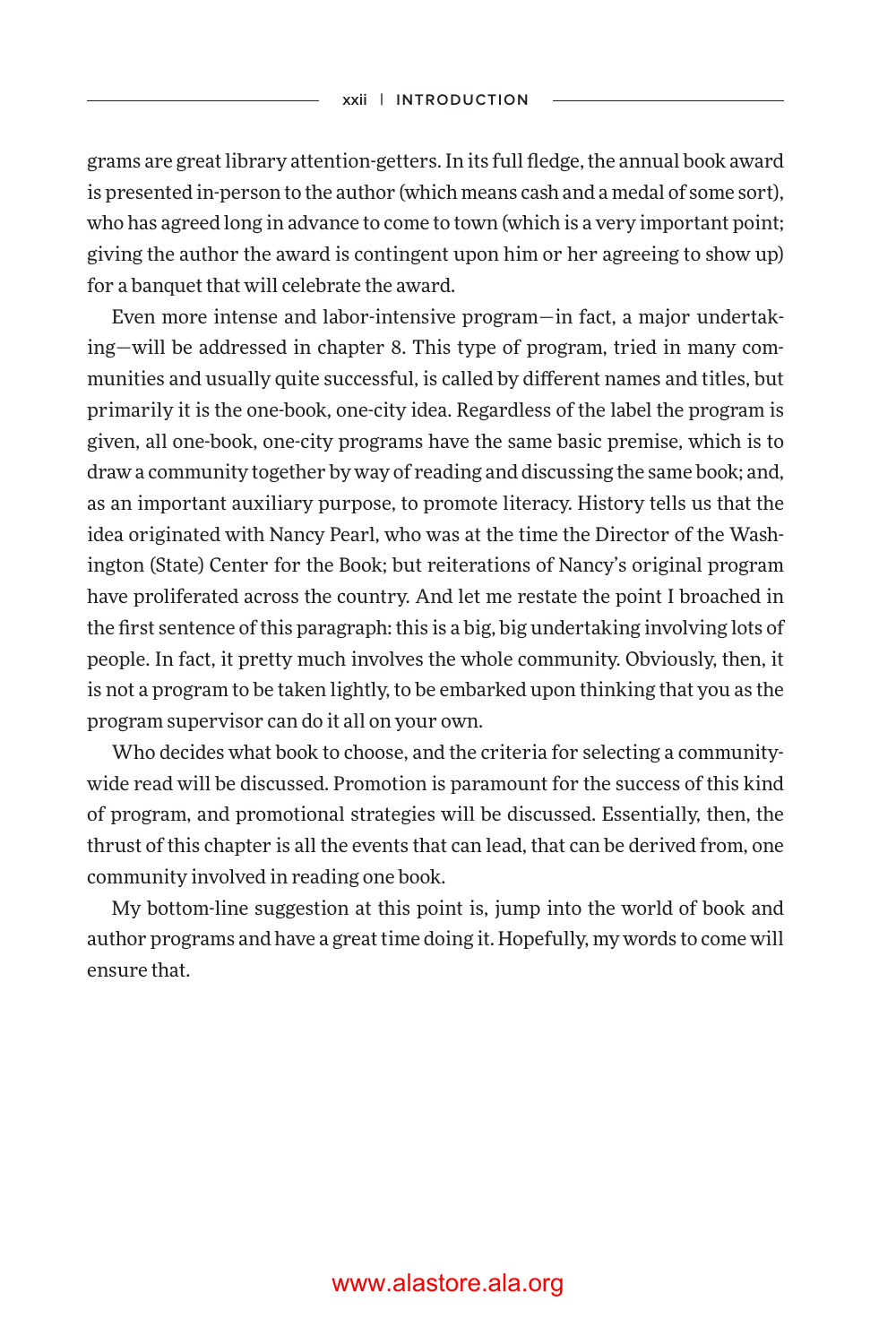# INDEX

#### A

accommodations, 83–84 Adams, Amy, xvi ad-libbed speech, 13–14 Adult Notable Books Committee, 53–60 advertising *See* publicity Affleck, Ben, 102 *All the Light We Cannot See* (Doerr), 62 *The Amazing Adventures of Kavalier & Clay* (Chabon), 85, 123–124 *American Chica: Two Worlds, One Childhood* (Arana), 88 American Library Association (ALA) Carnegie book-group discussion questions, 53–60 Carnegie Medals of Excellence, 39–40 "Planning Your Community-Wide Read," 124–125 United for Libraries' Authors for Libraries project, 74 American Library Association's Midwinter Meeting Author Forum, ix–xvii panel discussion with Hillary Jordan and Helen Schulman, 104–105 physical arrangement of panel discussion, 108 *American Lion* (Meacham), 69

Anderson, Eulalee, 21 Andrew Carnegie Medals of Excellence, 39–40, 53–54 annual book award, xxi–xxii Arana, Marie, 88 attention attention-grabbing moments, 96, 98 paying attention to panelists, 109, 111 Atwood, Margaret, 118 audience of author interview, 92, 93, 96 chocolate offerings for, 15 expectations of, 5 eye contact with, 106 of panel discussion, 101–103 Q and A session at author event, 77–79 reading, 5–6 reading at author event and, 77 audience evaluation form, 84 Aurora Public Library, 122–123 author awards, 116–119 author database, 73–74 author event authors, where to find, 73–75 authors talking about authors, 72–73 authors to invite, 84–85, 87–89 autographing sessions, 81–82 big-name author, 69–70 book discussion, 81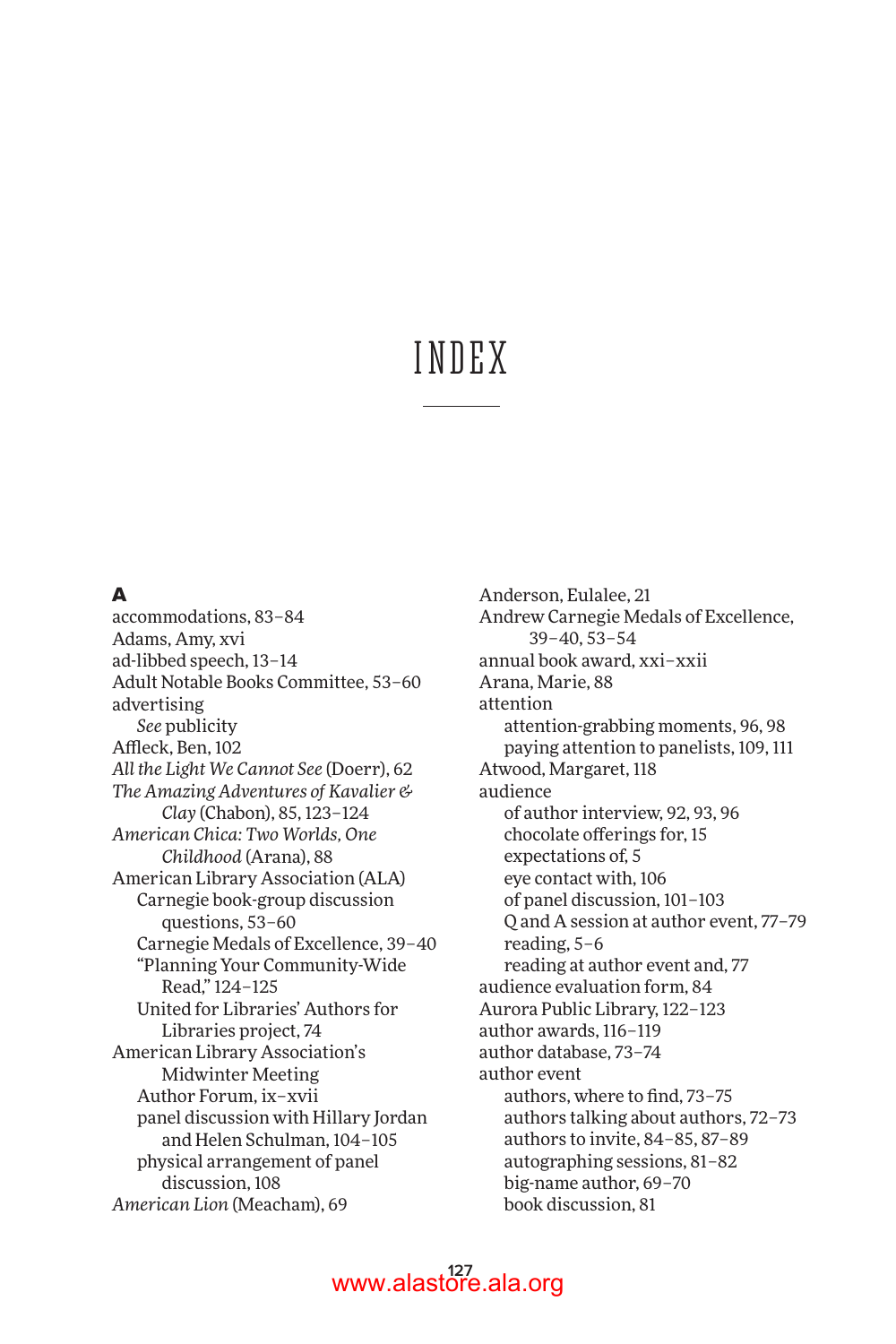**128 | index**

author event *(cont.)* details to consider, 82–84 expenses, 70–71 instructions for author, 75–76 interview with Kaite Mediator Stover, 86–87 librarian's work for, 67 local appeal, 68–69 overview of, xviii–xix publicity for, 79–81 question and answer sessions, 77–78 questions, long-winded or heckling, 79 space for, 71–72 special requirements for, 75 split time between reading/speaking, 76–77 author interviews author does the talking, 92 big author, rules for, 96–98 dramatic moments, 95–96 with fiction writers, 99–100 how to begin, 93–94 paying attention to author, 94–95 sensitivity to author, 92–93 thrill of, 91 time to end, 100 authority, 9–10 authors author event, instructions for, 75–76 of Author Forum program, xv–xvii author interview with big author, 96–98 autographing sessions, 81–82 background information on, 44, 47 big author, interview with, 96–98 big-name author for author event, 69–70 interviewing, xix to invite for author event, 84–85, 87–89 knowledge of panelists work, 109 local author for author event, 68–69 similar books/authors topic, 53 speaking at author program, xxi talking about authors, 72–73 where to find, 73–75 *See also* panel discussions Authors for Libraries project (United for Libraries), 74

autographing sessions, 81–82 awards Andrew Carnegie Medals of Excellence, 53–54 author, 116–119 prize lists, 39–40, 69–70

#### B

Baldwin, James, 61–62 Bankhead, Tallulah, 7 *The Bartender's Tale* (Doig), xvi Bartley, Larry, 118 Bellow, Saul, 76–77, 119 beverages, 27–28 bibliography of good books for group discussion, 61–65 biography of author, 47 biographical introduction of panelists, 107 as book club niche, 22 *Bolívar: American Liberator* (Arana), 88 book clubs bibliography of good books for group discussion, 61–65 book selection, book-club worthy choice, 34–36 book selection, instructions for, 33–34 book selection, responsibility for, 32 book selection, robust storytelling quality, 40–41 book swap, 24 books, source of, 30 books, what kind of, 32–33 discussion leader, 31 evolutionary changes in, 21–22 fiction, broad approach to, 37, 39 fiction, short, 36–37 formats of, 22–23 history of, 17–18 "homegrown" book club, 29–30 interview with Joyce Saricks on, 38–39 joining for experience/confidence, 4 librarian involvement in, 20 nonfiction, 37 number of people in, 20–21 online, 25 overview of chapters on, xvii–xviii presenting a book club, 25–27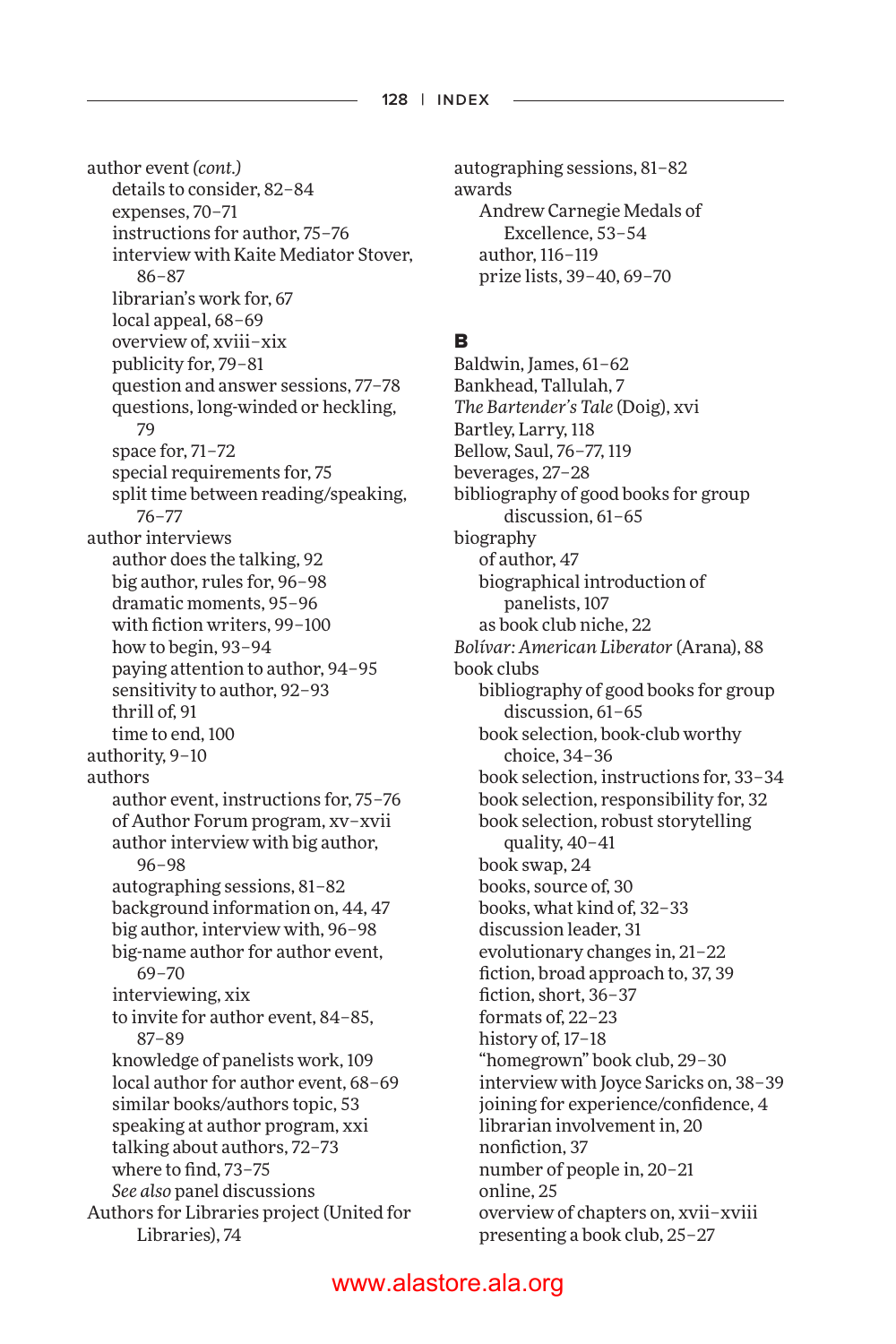**index | 129**

prize lists, 39–40 public relations for, 28–29 refreshments at, 27–28 rush to lunch club, 23–24 size of, 31–32 on TV/radio, 25 women and, 18–20 *See also* book discussion book discussion appealing to everyone, 60 author, background information on, 44, 47 before author event, 81 bibliography of good books for group discussion, 61–65 book-group discussion questions, 53–60 character, setting, language questions, 49–50 fiction, how it relates to modern life, 52 in-house book discussions for staff training, 111–113 introductory meeting, 43 nonfiction, how it relates to modern life, 51–52 nonfiction books, choice of, 50–51 opinions, 45–46 questions, two vitally important, 46–49 similar books/authors topic, 53 steering the group in desired direction, 43–44 book review, 45–46 book selection book-club formats and, 22–23 book-club worthy choice, 34–36 instructions for, 33–34 Joyce Saricks on, 38 nonfiction, guidelines for choosing, 50–51 for one city one book program, 122 responsibility for, 32 in single-title book club, 22 storytelling consideration, 40–41 what kind of books to choose, 32–33 book swap, 24 *Booklist* Brad Hooper as Adult Books Editor at, ix

Carnegie Committee, editors on, 40 interview with Doris Kearns Goodwin, 95–96 interview with Joyce Saricks, 38–39 interview with Rebecca Vnuk, 14 review of *The Bully Pulpit*, 54 review of *The Goldfinch*, 55–56 bookmarks, 80 books for autographing session, 81, 82 bibliography of good books for group discussion, 61–65 library supply of books for club, 29 one city one book programs, 121–125 similar books/authors topic, 53 source of for book club, 30 what is the book/how good is it questions, 46–47 *Born Round: A Story of Family, Food and a Ferocious Appetite* (Bruni), 61 Boston Public Library, 116 Brewer, Carole Kuhrt, 123–124 *Bring Up the Bodies* (Mantel), 50 broadcast clubs, 25 Brotman, Barbara, 21 Bruni, Frank, 61 *The Bully Pulpit: Theodore Roosevelt, William Howard Taft, and the Golden Age of Journalism* (Goodwin) *Booklist* review of, 54 discussion questions for, 53, 54–55, 58 interview with Doris Kearns Goodwin, 95–96 subject of, 48

# $\mathbf c$

Cain, James M., 62 Carnegie Committee, 39–40 Carnegie Medals for Excellence in Fiction and Nonfiction, 53–54 book-group discussion questions, 53–60 Chabon, Michael *The Amazing Adventures of Kavalier & Clay*, 123–124 as possible author for author event, 85, 87 character, 49, 99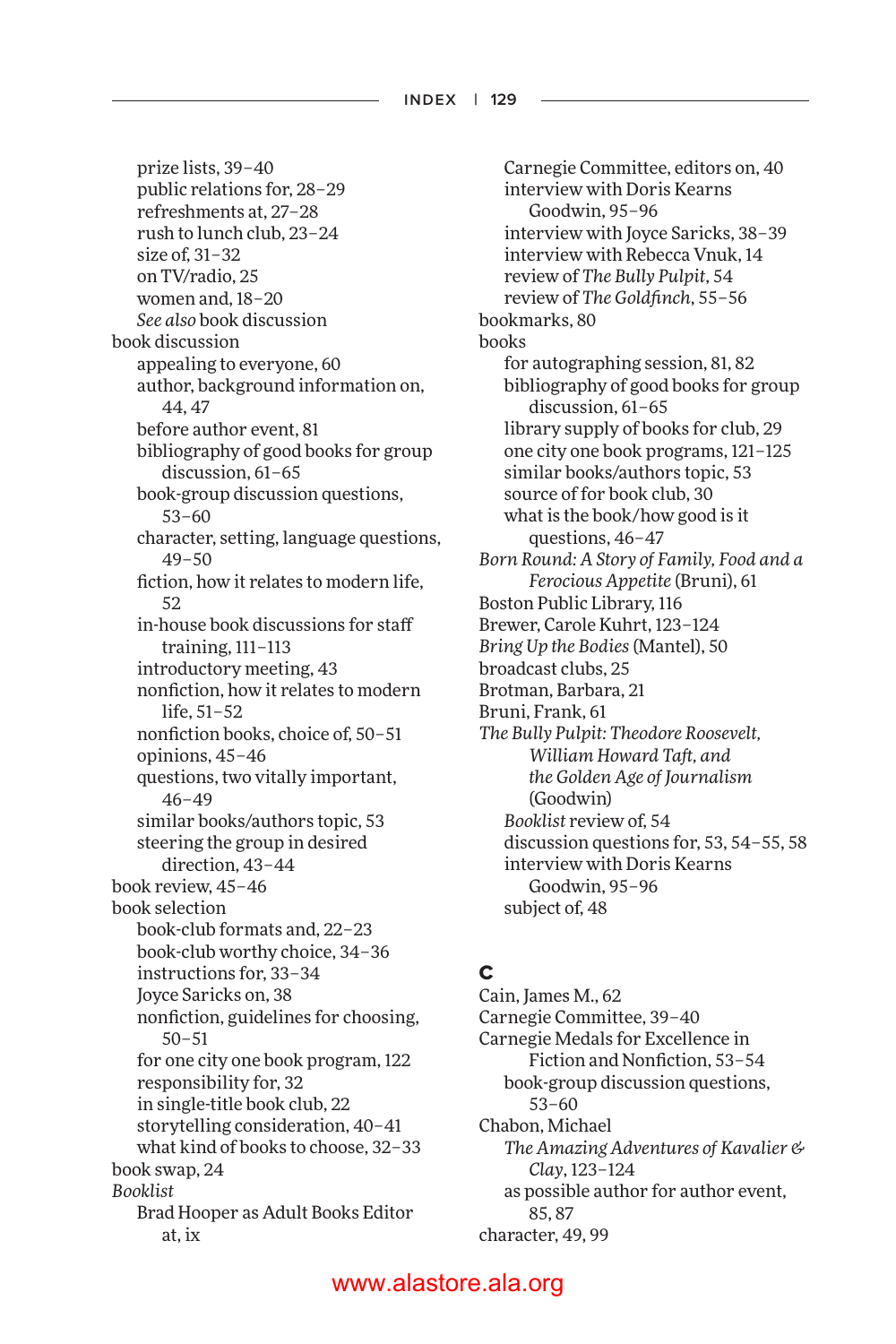**130 | index**

Chernow, Ron, 52 Chevalier, Tracy, 88 Chicago Public Library, 123–124 *Chicago Tribune*, 21 *Chicago with Love* (Meeker), 18 Child, Julia, xvi Children's Writer-in-Residence fellowship, Boston Public Library, 116 chocolate, 15 classic titles, 33, 50 Clawson, Mr. and Mrs., 18–19 *Cleaving* (Powell), xvi *Cleopatra: A Life* (Schiff ), 62 closed membership, 28 *Cold Mountain* (Frazier), 62, 85 community local author for author event, 68–69 one city one book programs, 121–125 space for author program and, 71–72 writer-in-residence program and, 115, 116 competition, 46 Conference Services, ALA's, ix–x, xii, 108 confidence, 4–5, 9–10 connections, 53 controversy, 102–103, 110 conversation, xi–xiv *See also* book discussion; discussion leader; panel discussions Cooper, William J., 53 costs *See* expenses Cousins, Norm, 118 criticism, 110 Cromwell, Thomas, 50 *Crucible of Command: Ulysses S. Grant and Robert E. Lee: The War They Fought, the Peace They Forged*  (Davis), 85 Curtis, Edward, 98

#### D

Davis, William C., 85 *Death of a Salesman* (Miller), 64 DeGeneres, Ellen, 100, 109 diatribe, 34–35

Diaz, Junot, 64 discussion, 31 *See also* book discussion; panel discussions discussion leader author background given by, 47 of book club, 31 discussion, natural flow of, 51 of panel discussion, 107–109 steering the group in desired direction, 43–44 *See also* moderator Doerr, Anthony, 62 Doig, Ivan, xvi–xvii *Double Indemnity* (Cain), 62 dramatic moments, 95–96

#### E

Egan, Timothy, 98 Eliot, George, 50 equipment, 75, 86–87 expenses of author event, 70–71, 86 financing for writer-in-residence program, 115–116 experience, 3–5, 14 eye contact, 106, 111

#### F

Fabritius, Carel, 56 facial expression, 106 *The Fault in Our Stars* (Green), 87–88 fawning, 96–97, 98–99 feelings, 45 fiction bibliography of good books for group discussion, 61–65 *Booklist* review of *The Goldfinch*, 55–56 broad approach to, 37, 39 character, setting, language questions for, 49–50 choice of books for book club, 32, 34–36 discussion questions for *The Goldfinch*, 56–57, 59–60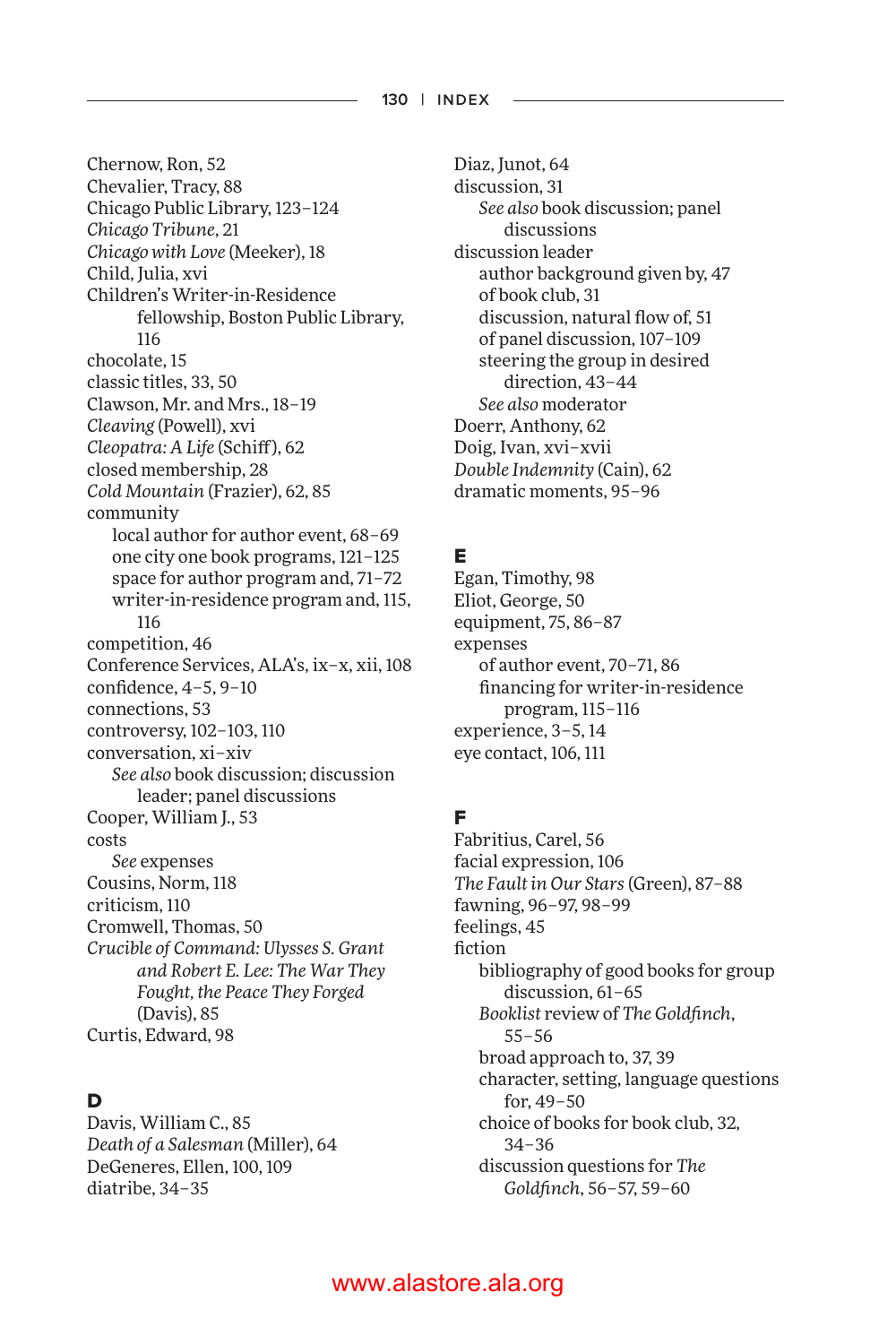interviews with fiction writers, 99–100 modern life, relationship to, 52 short fiction, 36–37 similar books/authors topic, 53 workshops on historical fiction, 112–113 financing, for writer-in-residence program, 115–116 Fink, Sheri, 63 *The Fire Next Time* (Baldwin), 61–62 Fitzgerald, F. Scott, 63 *Five Days at Memorial: Life and Death in a Storm-Ravaged Hospital* (Fink), 63 Flaubert, Gustave, 63 focus, 2 food, 27–28 Ford, Richard, 69 format of book clubs, 22–23, 38 of Mattoon Women's Reading Club, 19 Fox Valley Reads program, 122–123 Frazier, Charles, 62, 85 free-form presentation, 10–12 Freeman, Jay, 54 friendly demeanor, 106

#### G

Gabaldon, Diana, 89 gender, 18–20, 60 gift, for author, 84 *Girl in Hyacinth Blue* (Vreeland), xv *Girl with a Pearl Earring* (Chevalier), 88 Glessner, John J., 17 Glessner, Mrs., 18 *The Goldfinch* (Tartt) *Booklist* review of, 55–56 discussion questions for, 53, 56–57, 59–60 *Good in Bed* (Weiner), 88 Goodwin, Doris Kearns as big-name author, 69 *Booklist* review of *The Bully Pulpit*, 54 *Bully Pulpit*, what it is about, 48 discussion questions for *The Bully Pulpit*, 53, 54–55, 58 interview with, 95–96, 97

Graves Library Writer-in-Residence program, Maine, 116 *The Great Gatsby* (Fitzgerald), 63 *The Great Railway Bazaar* (Theroux), 61 Green, John, 87–88 greenroom, xi *The Guns of August* (Tuchman), 63

#### H

Hemingway, Ernest, 64–65 historical novel *Cold Mountain* (Frazier), 62 discussion about, 52 interview with fiction writer, 99 workshops on, 112–113 Hitler, Adolf, 35 "homegrown" book club, 29–30 Hooper, Brad at Author Forum, ix–xiii *The Librarian's Guide to Book Programs and Author Events*, xvii–xxii public speaking scenario, vii–ix *Writing Reviews for Readers' Advisory*, 49 "how good is the book?" question, 46–49 *Humboldt's Gift* (Bellow), 76–77 humor, 15, 110–111

#### I

interview at Author Forum, xii with Joyce Saricks, 38–39 with Kaite Mediator Stover, 86–87 with Magan Szwarek, 122–123 public speaking skills for, 2 with Rebecca Vnuk, 14 *See also* author interviews interviewer *See* moderator

#### J

Jackson, Andrew, 69 Jackson, Shirley, 105 *Jefferson Davis* (Cooper), 53 Jordan, Hillary, 104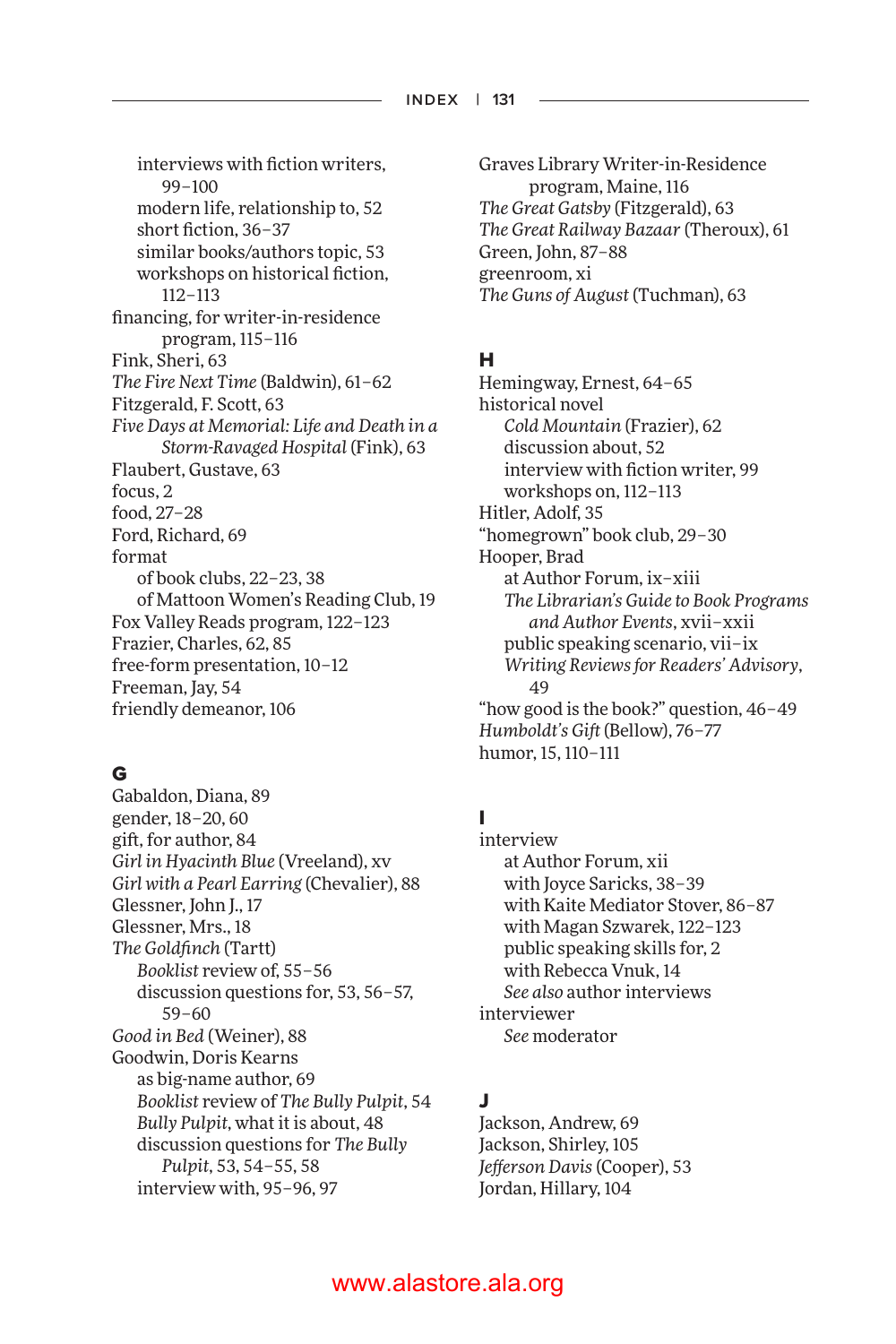*The Joy Luck Club* (Tan), 61 *Julie and Julia* (Powell), xvi Junger, Sebastian, 69

#### K

Kansas City Public Library (KCPL), 86–87 Keneally, Thomas, 118 *Killer Joe* (Letts), 64 knowledge, of material, 7–8

#### L

language, 49–50, 59–60 Letts, Tracy, 64 librarian author event, responsibilities for, 67 author interviews, participation in, 91 as book club discussion leader, 31 book club, presenting, 25–27 book club, public relations for, 28–29 book clubs, involvement in, 20 book selection, responsibility for, 32 "homegrown" book club, 29–30 interview with Joyce Saricks on book clubs, 38–39 as organizer of book clubs, xvii–xviii public speaking, reasons to care about, 1–2 *The Librarian's Guide to Book Programs and Author Events* (Hooper), xvii–xxii library agreement for book club, 27–28 appealing to author about, 70 author awards, 116–119 author program, space for, 71–72 hosting book club at, 26–27 publicity for author event, 79–81 as source of books for book club, 29–30 writer-in-residence program, 115–116 library staff, 83, 111–113 *The Little Friend* (Tartt), 55 local author for author event, 68–69 space for author program and, 71–72 writer-in-residence program, 115–116 Lockley, Lucy, 111–113 *Looking for Alaska* (Green), 87

"The Lottery" (Jackson), 105 Lowe, Rob, 63

#### M

*Madame Bovary* (Flaubert), 63 Maher, Bill, 102 male readers, 60 Mantel, Hilary, 50 *Mastering the Art of French Cooking* (Child), xvi material, knowledge of, 7–8 Mattoon, Illinois, 18–19 Mattoon Women's Reading Club (MWRC), 18–19, 21 Maupin, Armistead, xv *McClure's* Magazine, 54 McEwan, Ian, 118 Meacham, Jon, 69 Meeker, Arthur, 18 Michigan Center for the Book, 75 microphone, 6–7 Miller, Arthur, 64 moderator author event, considerations for, 83 of Author Forum, xi–xv author interview and, 91 conversation between panelists and, xi–xiv job of, x of panel discussion, 101–113 Q and A session at author event and, 77–79 modern life, 51–52, 99 Morrison, Toni, 119 *A Moveable Feast* (Hemingway), 64–65 Munro, Alice, 36, 69 *The Mysteries of Pittsburgh* (Chabon), 85 mystery book club, 60

#### N

Nafisi, Azar, 19 National Book Award, 40 National Book Critics' Circle, 40 nerves, 3, 105–106 networking, 73 *New York Times*, 35 newsletter, 80 niche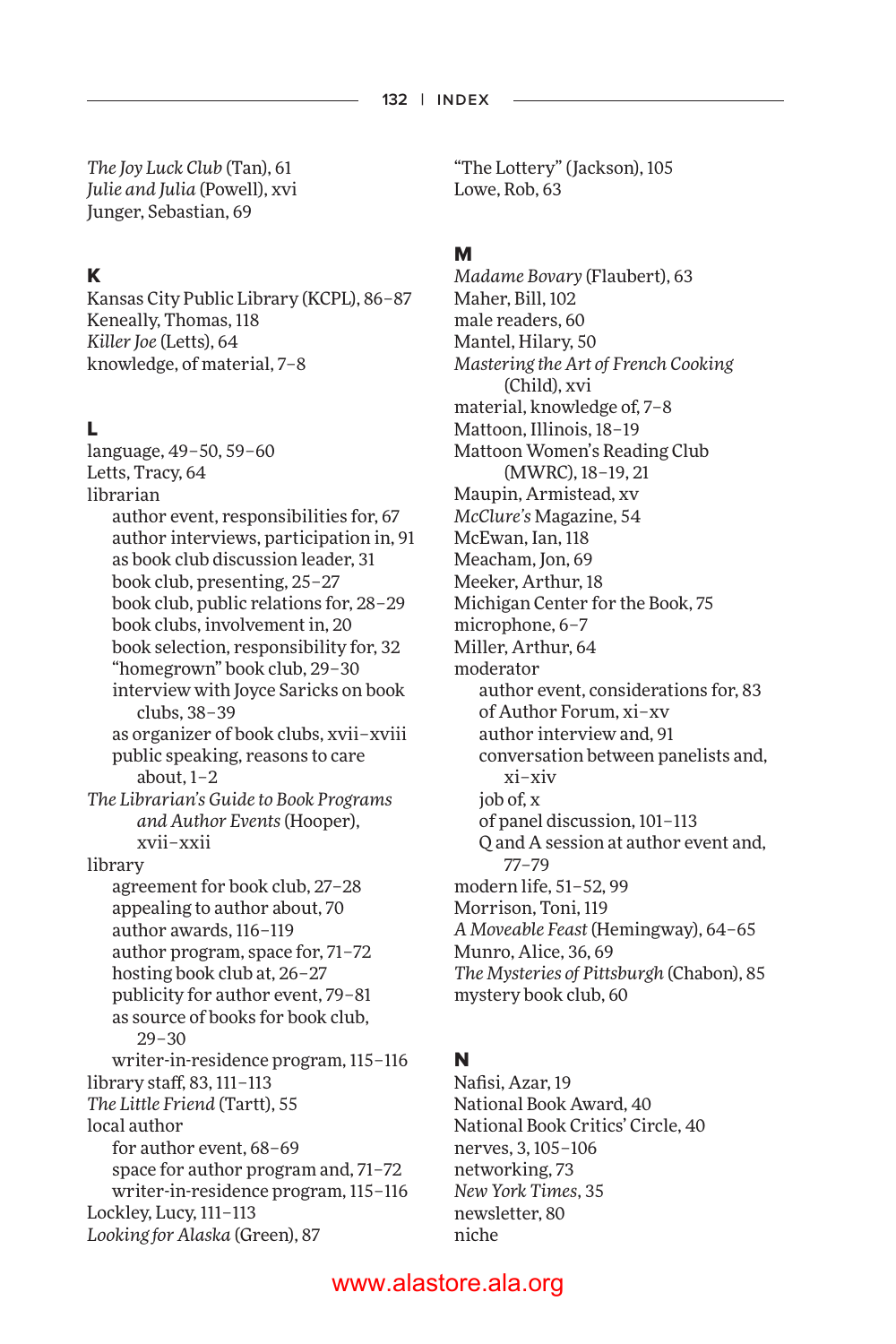**index | 133**

book club selection of, 21–22 choice of books for book club, 33 definition of, 21 Joyce Saricks on book clubs, 39 *Nightwoods* (Frazier), 85 Nobel Prize in Literature, 40 nonfiction to attract male readers, 60 background to, 37 bibliography of good books for group discussion, 61–65 for book club, 37 as book club niche, 21–22 choice of books for book club, 32, 34–36 choice of, guidelines for, 50–51 discussion questions for *The Bully Pulpit*, 54–55, 58 how it relates to modern life, 51–52 Joyce Saricks on book selection, 38 for rush to lunch club, 23–24 similar books/authors topic, 53 "what is the book about?" question for, 48 *The North American Indian* (Egan), 98 Northhampton (MA) Public Library, 116 novel, 48–49, 103–105 *See also* fiction

#### O

off-the-cuff remarks, 10–12 O'Nan, Stewart, 69 "One Book, One Chicago" program, 123–124 one city one book programs, xxii, 121–125 one-person-type-group, 22 online book clubs, 25 opinions, 45–46 *The Optimist's Daughter* (Welty), 36 *Outlander* series (Gabaldon), 89 Ozeki, Ruth, xv–xvi

#### P

panel discussions composition of panel, 101–102 description of, 101 in-house book discussions for staff training, 111–113

moderating, 105–111 overview of, xix–xxi topic or theme, examples of, 103–105 topic or theme, selection of, 102–103 panelists of Author Forum program, xv–xvii conversation between, xi–xiv readers from pool of library patrons, xxi Pearl, Nancy, xxii, 121, 123 Peggy V. Helmerich Distinguished Author Award, 117–119 *The Perfect Storm* (Junger), 69 photographs, 84 Picoult, Jodi, 69 pitch, of voice, 7 "Planning Your Community-Wide Read" (American Library Association), 124–125 posters, 80 posture, 7 Powell, Julie, xvi Prairie Avenue, Chicago, Illinois, 17–18 preparation ad-libbed speech, 13–14 typed script *vs.* off-the-cuff, 10–12 press release, 80 printed program, 82 prize lists for book selection for book club, 39–40 potential authors for author event, 69–70 promotion *See* publicity Public Library of Cincinnati and Hamilton County, 115, 116 public speaking ad-libbed speech, 13–14 author's feelings about, xvii chocolate, use of, 15 confidence, 4–5 experience, 3–4 humor, use of, 15 interview with Rebecca Vnuk, 14 material, knowledge of, 7–8 nerves of panel moderator, 105–106 notes or free-form, 10–12 old adages, 2–3 reading the audience, 5–6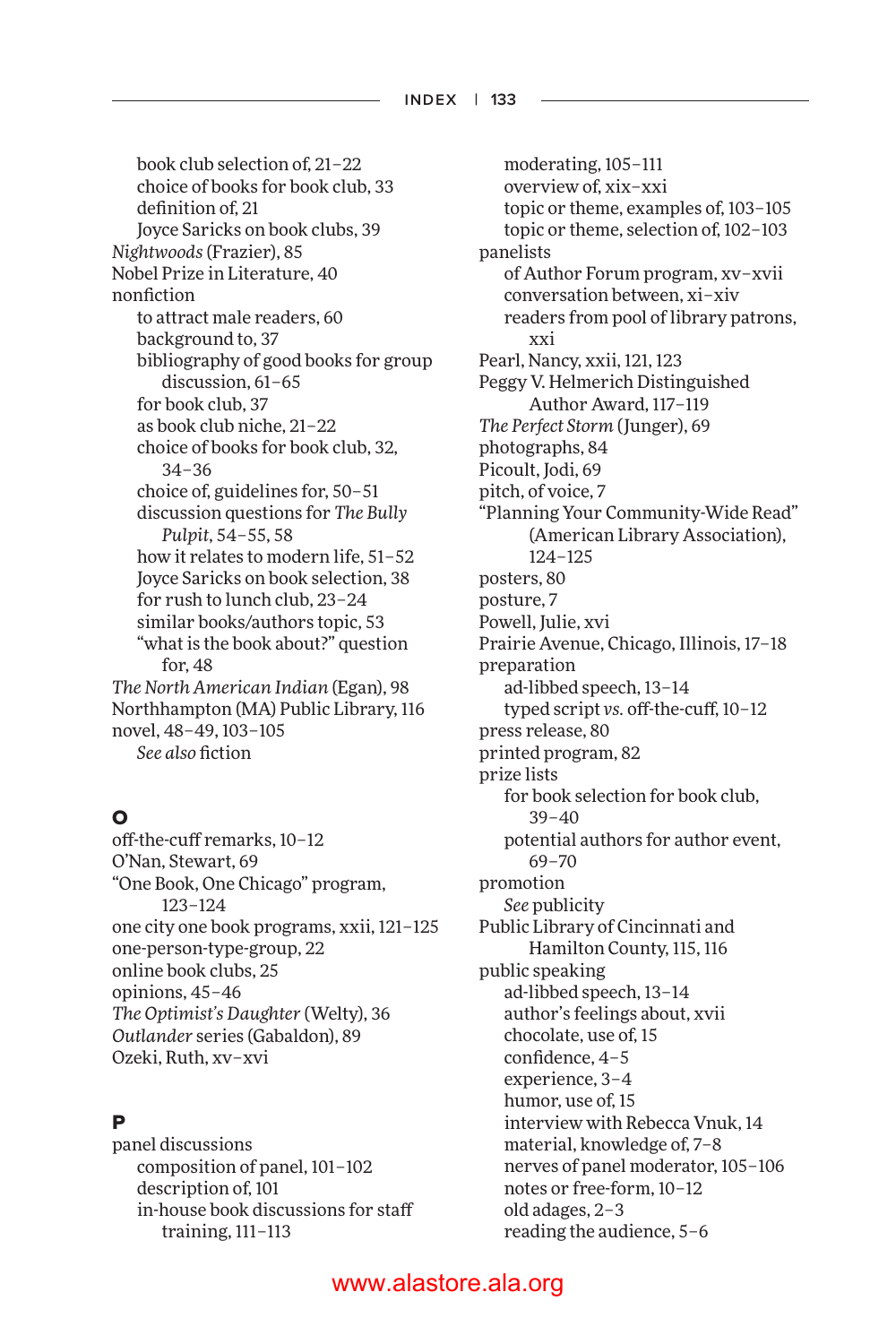**134 | index**

public speaking *(cont.)* reasons to care about, 1–2 scenario, vii–ix script vs. off-the-cuff remarks, 12–13 taking your time, 8–10 voice, improving, 6–7 publicity for author event, 67, 72, 79–81 for book club, 28–29 for local author event, 69 publisher for author invitation, 74 book clubs on TV/radio and, 25 books for autographing session, 81, 82 Pulitzer Prize, 40

#### Q

question and answer (Q and A) session at author event, 77–78 importance of, xiv–xv *See also* interview questions at author event, long-winded or heckling, 79 in author interview, 94 author-related questions, 44 character, setting, language questions, 49–50 discussion questions for *The Bully Pulpit*, 54–55, 58 discussion questions for *The Goldfinch*, 56–57, 59–60 for interview with big author, 97 for interview with fiction writer, 99 of members for book discussion, 43 for panel discussion, knowledge of panelists work, 109 for panel discussion, one common question, 107–109 two vitally important questions, 46–49

#### R

*Rabbit, Run* (Updike), 64 radio, book clubs on, 25 Range, Peter Ross, 35

Readers' Advisory Team (RAT Team), 112 reading book club where a member reads to the group, 23 mixed bag or winging it, 12–13 split time between reading/speaking, 76–77 reading group *See* book clubs *Reading Lolita in Tehran: A Memoir in Books* (Nafisi), 19 *Real Time with Bill Maher* show, 102 refreshments, 27–28 rehearsal, of speech, 12 reviews, 45–47 Richardson, Henry Hobson, 17 Roosevelt, Theodore, 48, 54–55, 58 rush to lunch club, 23–24

#### S

Saricks, Joyce, 15, 38–39 *The Scarlet Letter* (Hawthorne), 104–105 Schiff, Stacy, 62 Schulman, Helen, 104 Schulter, Gene, 14 script, 10–14 Seattle Public Library, 121, 123 *The Secret History* (Tartt), 55 self-publishing, 68 senior citizen/retirement facilities, 81 setting, 49 short fiction, 36–37 *Short Nights of the Shadow Catcher* (Egan), 98 "Should Germans Read 'Mein Kampf'?" (Range), 35 *Silas Marner* (Eliot), 50 single-title book club, 22 size of book club, xviii, 20–21, 31–32 of panel, 101 space for author event, 71–72 for autographing session, 82 physical arrangement of panel discussion, 108